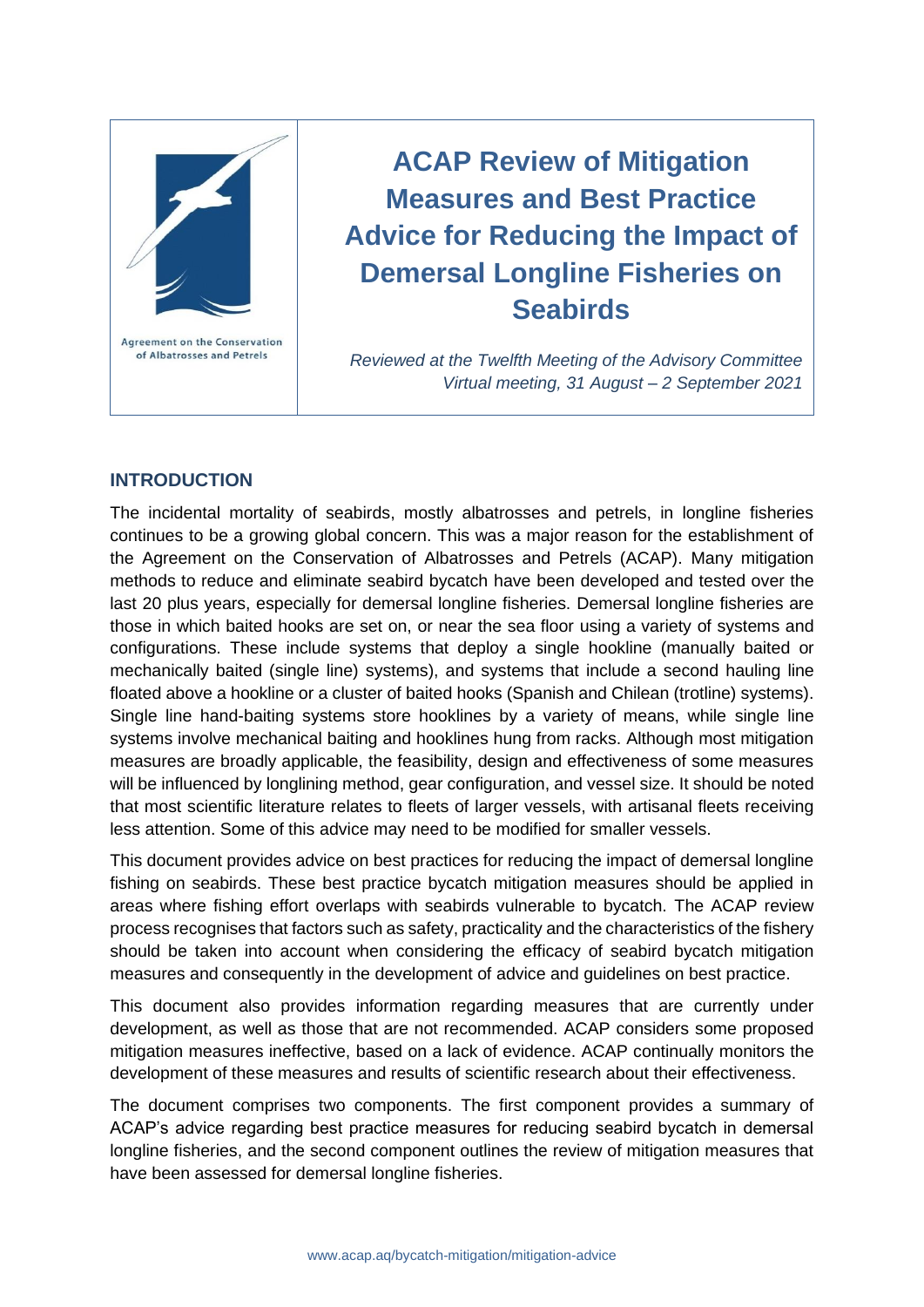

# **ACAP Summary Advice for Reducing the Impact of Demersal Longline Fisheries on Seabirds**

*Reviewed at the Twelfth Meeting of the Advisory Committee Virtual meeting, 31 August – 2 September 2021*

# **BEST PRACTICE MEASURES**

The most effective measures to reduce incidental catch of seabirds in demersal longline fisheries are:

- Use of an appropriate **line weighting regime** to sink baited hooks as close to the vessel as possible to reduce their availability to seabirds.
- Actively deterring birds from baited hooks by means **of bird scaring lines**, and
- Setting longlines at **night**.

In cases where line weighting is integral to fishing gear, it has the advantage of consistent implementation, and compared to bird scaring lines and night setting, facilitates compliance and port monitoring. Further measures include bird deterrent curtains at the hauling bay, responsible offal management and avoiding peak areas and periods of seabird foraging activity. The Chilean (trotline) system (with appropriate line weighting and branch line length) inherently prevents albatross and petrel mortality given its rapid sinking of baited hooks, and is considered best practice mitigation for demersal longline fishing.

It is important to note that there is no single solution to reduce or avoid incidental mortality of seabirds, and that the most effective approach is to use the measures listed above in combination.

Best practice mitigation measures for demersal longline fisheries are listed individually below; The recommendations are categorised into general best practice measures (1), followed by best practice measures for line setting (2), and line hauling (3) operations.

# **1. BEST PRACTICE MEASURES - GENERAL**

# **1.1 Area and seasonal closures**

The temporary closure of important foraging areas (e.g. areas adjacent to important seabird colonies during the breeding season when large numbers of aggressively feeding seabirds are present) has been a very effective mechanism to reduce incidental mortality of seabirds in fisheries in those areas.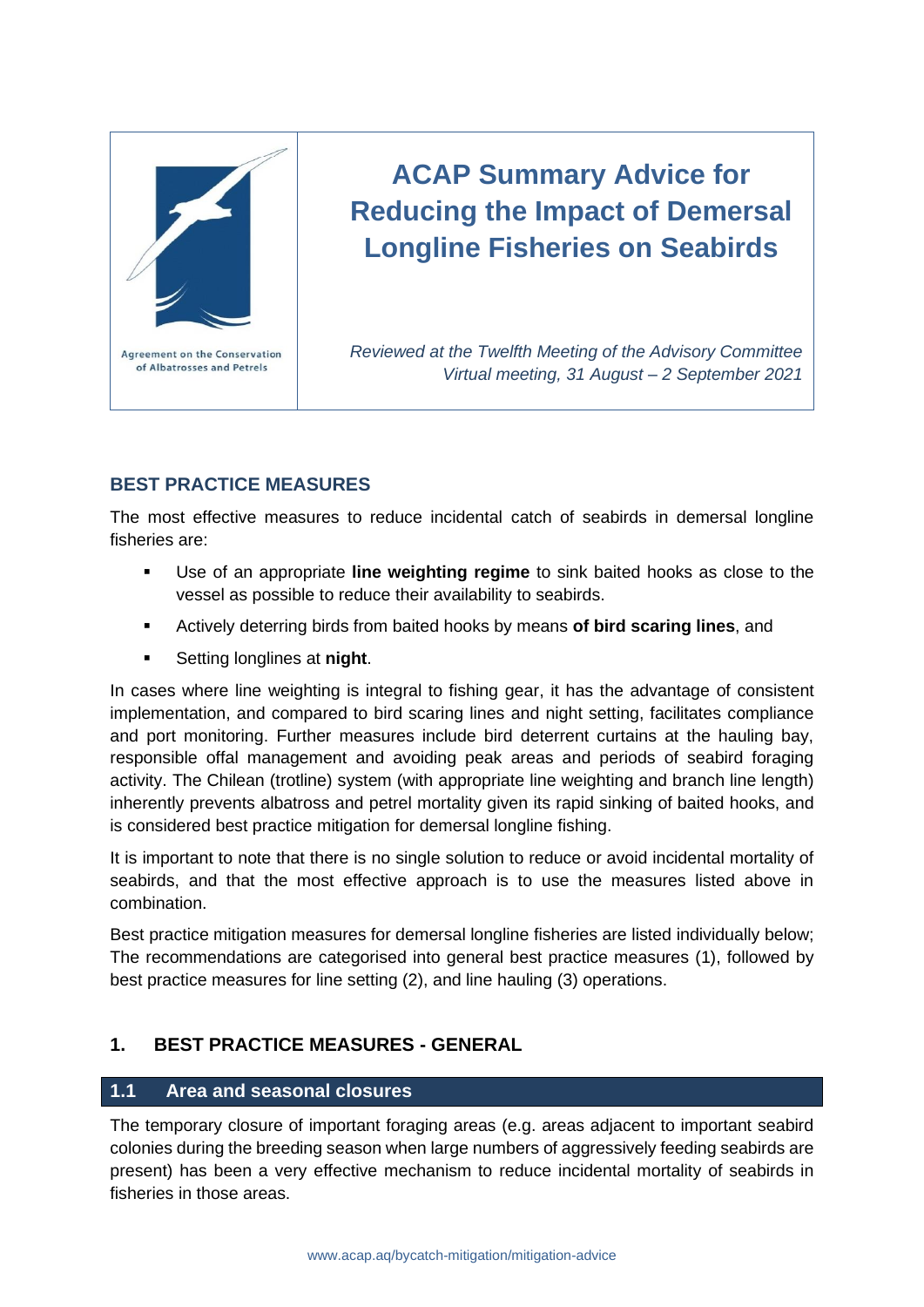## **2. BEST PRACTICE MEASURES - LINE SETTING**

## **2.1 Line weighting**

Lines should be weighted to sink baited hooks rapidly out of the range of feeding seabirds as close to the vessel as possible. Weights should be deployed before line tension occurs to ensure that the line sinks rapidly and consistently.

## **2.1 a Weighted lines for Spanish gear**

The use of steel weights is considered best practice, as they sink hooklines consistently. The mass should be a minimum of 5 kg at 40 m intervals.

Where steel weights are not used, longlines should be set with a minimum of 8.5 kg at 40 m intervals when using rocks, and a minimum of 6 kg at 20 m intervals when using concrete weights.

## **2.1 b Weighted lines for Chilean (trotline with nets) system gear**

Line weights should conform to those for the Spanish system (see above).

## **2.1 c Weighted lines for autoline gear**

Integrated weight (IW) longlines are designed with a lead core of 50 g/m. Their key characteristic is that they sink with a near-linear profile from the surface (minimal lofting in propeller turbulence) and are effective at sinking quickly out of reach of foraging seabirds. The mean sink rate of IW lines should be  $\geq 0.24$  m/s to 10 m depth.

Where practical, IW lines are preferred over externally weighted alternatives because of their linear sink profile from the surface and its ability to consistently achieve the minimum sink rate.

When using external weights instead of IW lines, the minimum average sink rate should be 0.3 m/s to 10 m depth. A faster sink rate is necessary with this configuration to minimise the lofting of sections of line between line weights in propeller turbulence. The sink rate can be achieved with a minimum of 5 kg at no more than 40 m intervals.

## **2.2 Night setting**

Setting longlines at night (between the end of nautical twilight and before nautical dawn) is effective at reducing incidental mortality of seabirds because the majority of vulnerable seabirds are diurnal foragers.

## **2.3 Bird scaring lines**

A bird scaring line is a line that runs from a high point at the stern of a vessel to a drag generating device at its in-water terminus. Drag created by a towed device or the in-water extent of the line, lifts the length of the line closest to the vessel into the air as the vessel travels forward setting gear. Importantly, it is this aerial extent with streamers attached that scares birds from baited hooks as they sink providing a physical deterrent over the area where baited hooks are sinking. It is essential that this aerial extent match the distance astern that seabirds can access baited hooks. Weighted hooklines reduce this distance and make streamer lines more efficient at excluding foraging birds from hooks.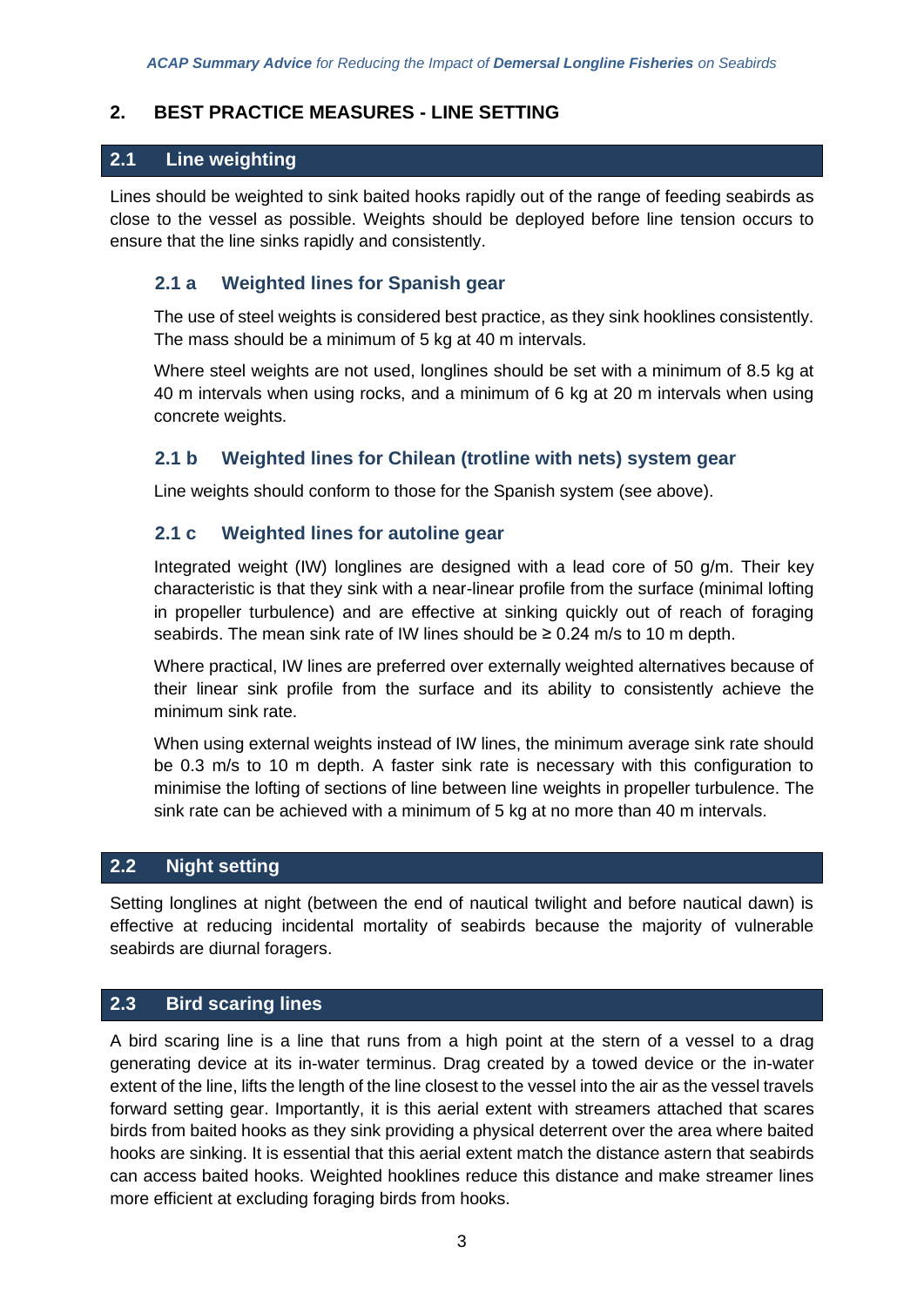A weak link is recommended to allow the bird scaring line to break-away from the vessel in the event of an entanglement with the main line. The entangled bird scaring line can be recovered during the haul.

## **Large vessels (≥24 m in length)**

Two (paired) bird scaring lines should be used simultaneously.

The design of the bird scaring lines should include the following specifications:

- The vessel attachment height should be at least 7 m above sea level.
- Streamers should be brightly coloured and reach the sea-surface in calm conditions, and placed at intervals of no more than 5 m.
- Sufficient drag must be created to maximise aerial extent and maintain the line directly over sinking baited hooks and astern of the vessel during crosswinds. This may be achieved using a towed devices or a bird scaring line a minimum of 150 m in length.

## **Small vessels (<24 m in length)**

One or two (paired) bird scaring lines should be used.

The design of the bird scaring lines should include the following specifications:

- The attachment height should be at least 6 m above sea level.
- The lines should achieve an aerial extent of at least 75 m when setting at ≥ 4 knots, or 50 m if setting at speeds < 4 knots.
- Streamers should be brightly coloured and reach the sea-surface in calm conditions, and placed at intervals of no more than 5 m. Streamers may be modified over the first 15 m to avoid tangling.
- Sufficient drag must be created to maximise aerial extent and maintain the line directly behind the vessel during crosswinds. This may be achieved using either towed devices or a longer in-water sections.

## **2.4 Offal and discard discharge management**

Seabirds are highly attracted to offal discharged from vessels. To prevent large numbers of seabirds attending line setting operations, offal and discards should be retained onboard prior to and during line setting.

# **3. BEST PRACTICE MEASURES - LINE HAULING**

# **3.1. Bird Exclusion Device (BED)**

Seabirds can be accidentally hooked as gear is retrieved. A Bird Exclusion Device (BED) consists of a horizontal support several metres above the water that encircles the entire hauling bay. Vertical streamers are positioned between the horizontal support and water surface. The BED configuration can also include a line of floats on the water surface connected to the vertical streamers to stabilize movement in strong winds. This configuration is the most effective method to prevent birds entering the area around the hauling bay, either by swimming or by flying. BEDs are retrieved and stowed when not hauling.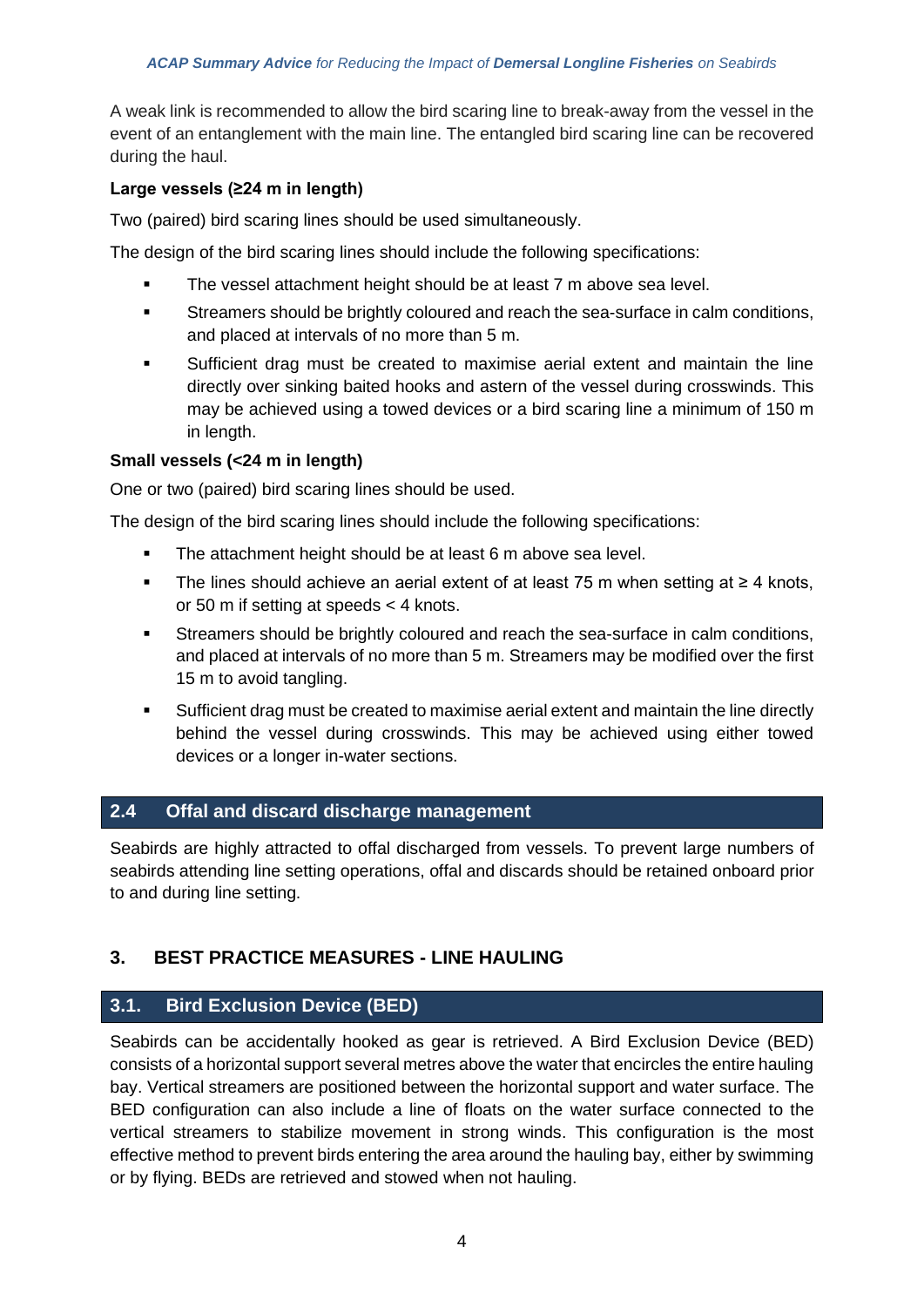## **3.2. Offal and discard discharge management**

During setting, offal and discards should always be retained onboard. During hauling offal and discards should be retained on board or released from the opposite side of the vessel to the hauling bay.

All hooks should be removed and retained on board before discards are discharged from the vessel.

## **4. OTHER RECOMMENDATIONS**

## **4.1. Chilean method**

The Chilean method of longline fishing was designed to prevent toothed whale depredation of fish. Because weights are deployed directly below the hooks, allowing hook-bearing lines to sink more rapidly beyond the foraging depths of seabirds than the traditional Spanish systems. The Chilean method is an inherently effective configuration for avoiding seabird bycatch . As this gear type deploys hook clusters, it is extremely important to remove and retain hooks from discards.

# **5. MITIGATION MEASURES UNDER DEVELOPMENT OR THAT REQUIRE FURTHER INVESTIGATION**

**Underwater Line Setter:** an underwater setting device is under development in New Zealand inshore bottom longline fisheries. It operates by running the hookline through a set of rollers towed behind the vessel at depth. The device requires testing under commercial fishing conditions to determine effectiveness and optimal setting depths.

**Mitigation measures to increase sink rates of baited hooks on floated longlines**: Floated longlines partially suspend the hookline above the sea floor. During line setting, they are associated with elevated levels of seabird attacks on baited hooks at or near the surface during line setting compared to lines without floats. Further work is required to identify mitigation measures that increase the sink rate of baited hooks on floated longlines.

## **6. MITIGATION MEASURES THAT ARE NOT RECOMMENDED**

ACAP considers that the following measures lack scientific substantiation as technologies or procedures for reducing the impact of demersal longline fisheries on seabirds.

**Hook design** - insufficiently researched.

**Olfactory deterrents** - insufficiently researched.

**Underwater setting chutes** - insufficiently researched.

**Side setting** - insufficiently researched and operational difficulties.

**Blue-dyed bait, thawed bait** - not relevant in demersal longline gear.

**Use of a line setter** - insufficiently researched.

**Lasers** - insufficiently researched, and serious concerns remain regarding the potential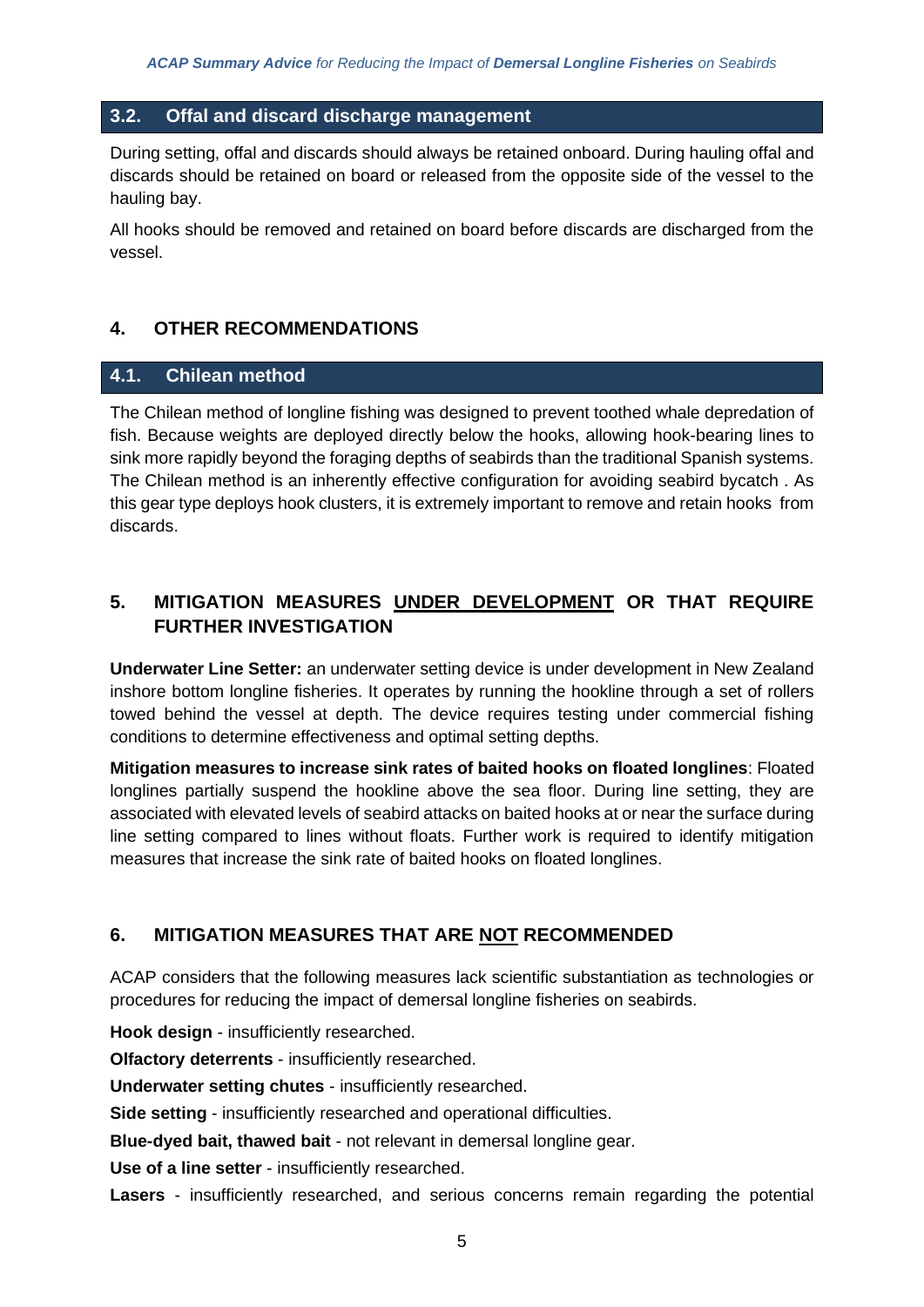impacts on the health of individual birds. **Acoustic deterrents** - insufficiently researched.

The ACAP review of seabird bycatch mitigation measures for demersal longline fisheries is presented in the following section.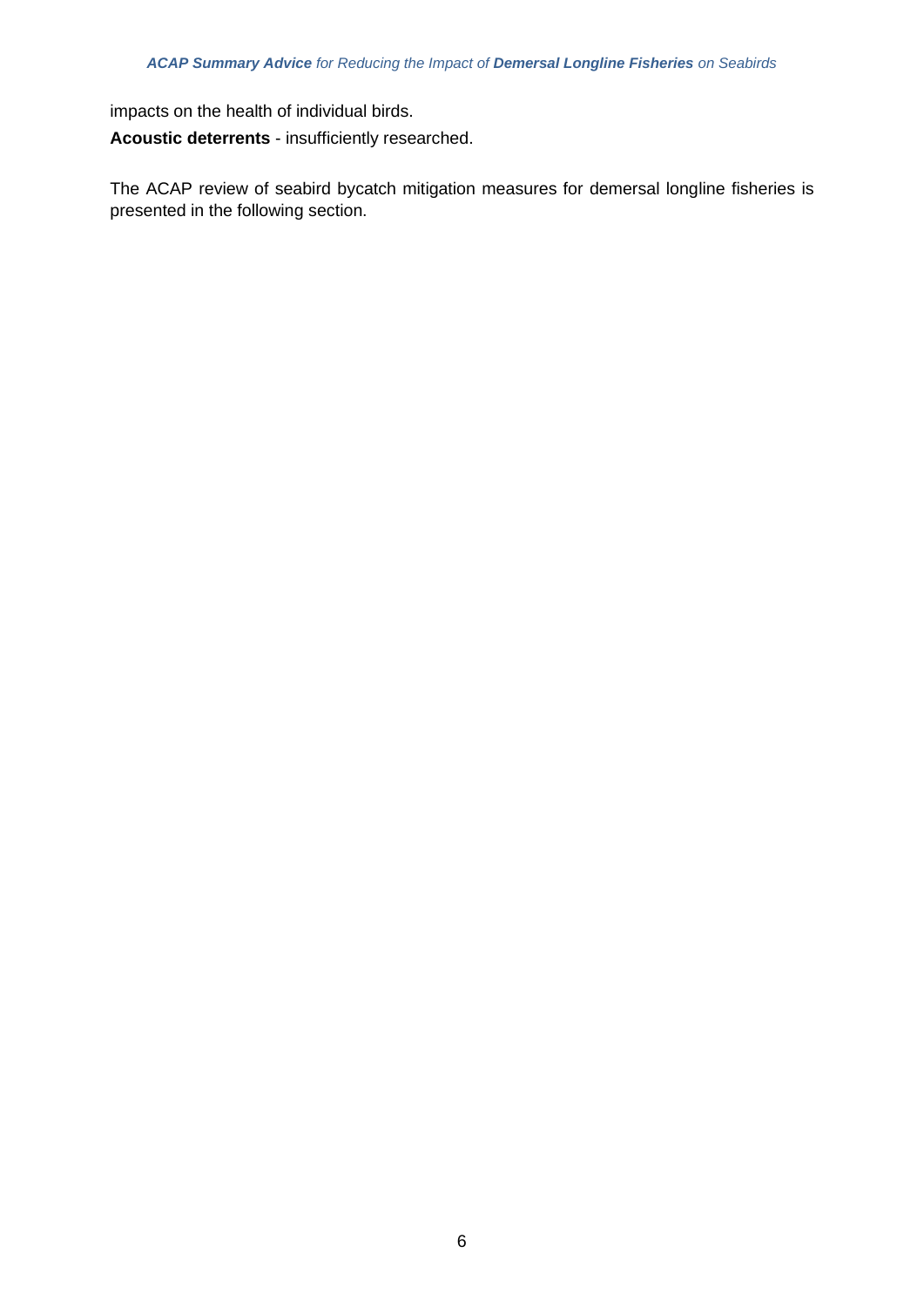

# **ACAP Review of Seabird Bycatch Mitigation Measures for Demersal Longline Fisheries**

*Reviewed at the Twelfth Meeting of the Advisory Committee Virtual meeting, 31 August – 2 September 2021*

## **INTRODUCTION**

A range of technical and operational mitigation methods have been designed or adapted for use in demersal longline fisheries to reduce incidental mortality of seabirds. Operationally, peak areas and periods of seabird foraging activity should be avoided. Effective technical methods include actively deterring birds from, and minimising the visibility of, baited hooks. Vessels need to be made less attractive to birds, and the distance astern and time baited hooks are available to birds must be reduced. Mitigation methods need to be easy and safe to implement, cost effective, enforceable and should not reduce catch rates of target species or increase the bycatch rates of other protected species.

The feasibility, effectiveness and specifications of mitigation measures may vary by area, seabird assemblage, fishery, vessel size, and gear configuration.

The Seabird Bycatch Working Group (SBWG) of ACAP has comprehensively reviewed the scientific literature dealing with seabird bycatch mitigation in demersal longline fisheries. This document is a distillation of that review. With the exception of the Chilean system, the combined use of weighted branch lines, bird scaring lines and night setting is considered best practice mitigation for reducing seabird bycatch in demersal longline fisheries.

## **THE ACAP REVIEW PROCESS**

At each of its meetings, the ACAP SBWG considers any new research or information pertaining to seabird bycatch mitigation in demersal longline fisheries. The following criteria are used by ACAP to guide the assessment process, and to determine whether a particular technology or measure can be considered best practice to reduce the incidental mortality of albatrosses and petrels in fishing operations.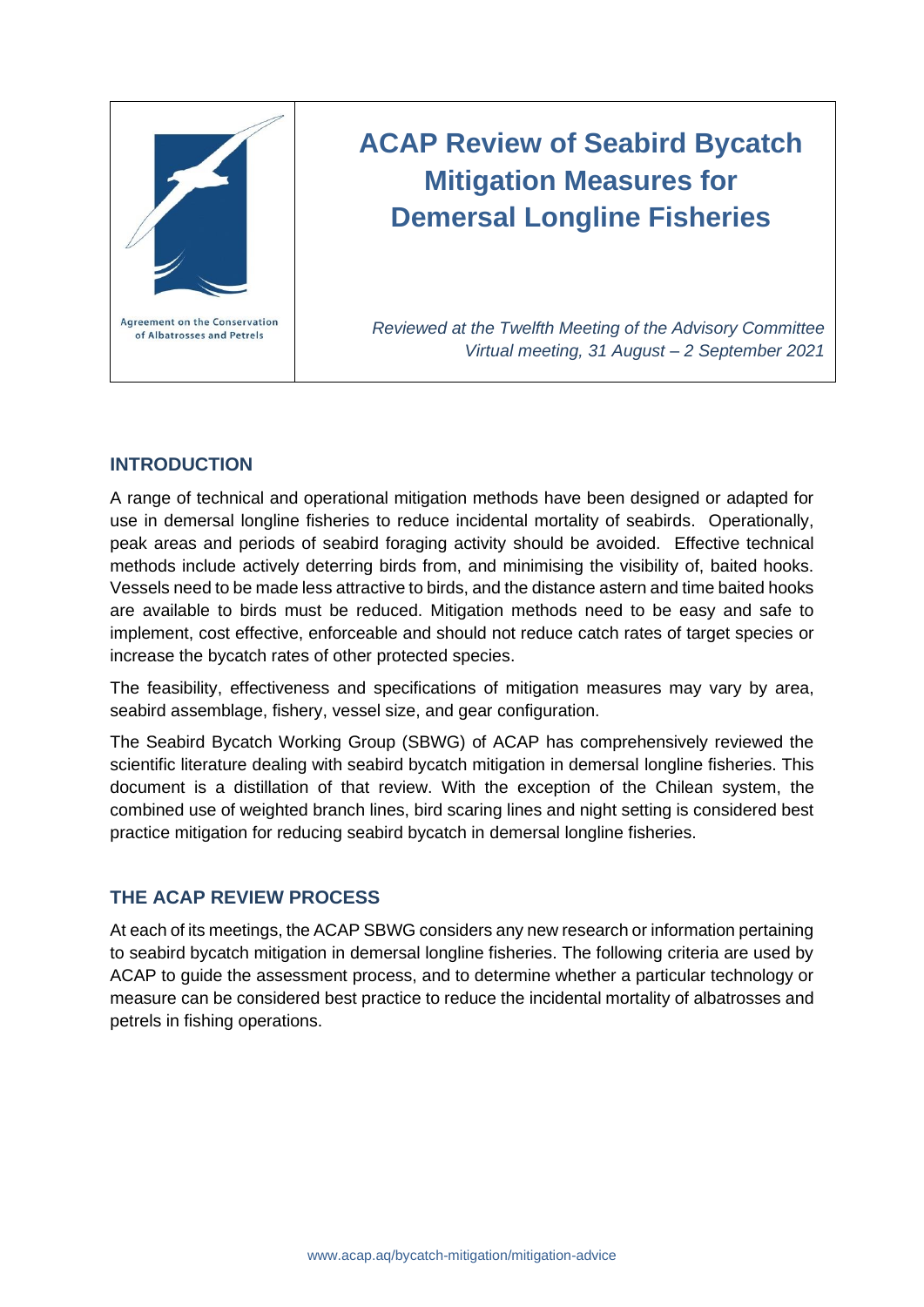#### **Best Practice Seabird Bycatch Mitigation Criteria and Definition**

- **i.** Individual fishing technologies and techniques should be selected from those shown by experimental research to significantly<sup>1</sup> reduce the rate of seabird incidental mortality<sup>2</sup> to the lowest achievable levels. Experimental research yields definitive results when performance of candidate mitigation technologies is compared to a control (no deterrent), or to status quo in the fishery. When testing relative performance of mitigation approaches, analysis of fishery observer data can be plagued with a myriad of confounding factors. Where a significant relationship is demonstrated between seabird behaviour and seabird mortality in a particular system or seabird assemblage, significant reductions in seabird behaviours, such as the rate of seabirds attacking baited hooks, can serve as a proxy for reduced seabird mortality. Ideally, where simultaneous use of fishing technologies and practices is recommended as best practice, research should demonstrate significantly improved performance of the combined measures.
- **ii.** Fishing technologies and techniques, or a combination thereof, should have clear and proven specifications and minimum performance standards for their deployment and use. Examples would include: specific bird scaring line designs (lengths, streamer length and materials; etc.), number (one vs. two) and deployment specifications (such as aerial extent and timing of deployment); night fishing defined by the time between the end of nautical dusk and start of nautical dawn; and, line weighting configurations specifying mass and placement of weights or weighted sections.
- **iii.** Fishing technologies and techniques should be demonstrated to be practical, cost effective and widely available. Commercial fishing operators are likely to select for seabird bycatch reduction measures and devices that meet these criteria including practical aspects concerning safe fishing practices at sea.
- **iv.** Fishing technologies and techniques should, to the extent practicable, maintain catch rates of target species. This approach should increase the likelihood of acceptance and compliance by fishers.
- **v.** Fishing technologies and techniques should, to the extent practicable not increase the bycatch of other taxa. For example, measures that increase the likelihood of catching other protected species such as sea turtles, sharks and marine mammals, should not be considered best practice (or only so in exceptional circumstances).
- **vi.** Minimum performance standards and methods of ensuring compliance should be provided for fishing technologies and techniques, and clearly specified in fishery regulations. Relatively simple methods to check compliance should include, but not be limited to, port inspections of branch lines to determine compliance with branch line weighting, determination of the presence of davits (tori poles) to support bird scaring lines, and inspections of bird scaring lines for conformance with design requirements. Compliance monitoring and reporting should be a high priority for enforcement authorities.

 $1$  Any use of the word 'significant' in this document is meant in the statistical context

<sup>&</sup>lt;sup>2</sup> This may be determined by either a direct reduction in seabird mortality or by reduction in seabird attack rates, as a proxy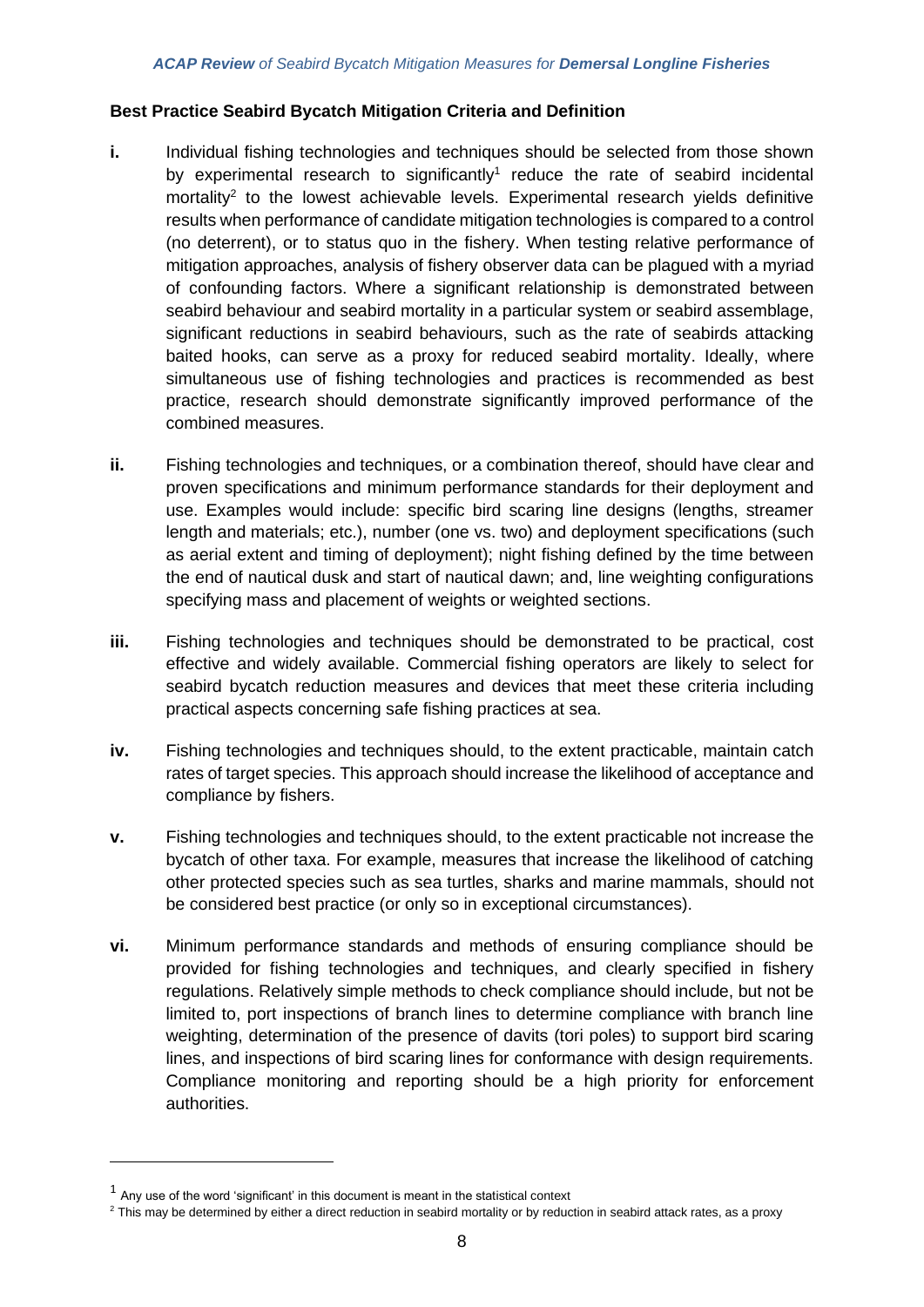On the basis of these criteria, the scientific evidence for the effectiveness of mitigation measures or fishing technologies/techniques in reducing seabird bycatch is assessed, and explicit information is provided on whether the measure is recommended as being effective, and thus considered best practice, or not. The ACAP review also indicates whether the measure needs to be combined with additional measures, and provides notes and caveats for each measure, together with information on performance standards and further research needs. Following each meeting of ACAP's SBWG and Advisory Committee, this review document and ACAP's best practice advice, is updated (if required). A summary of ACAP's current best practice advice is provided in the preceding section of this document.

# **SEABIRD BYCATCH MITIGATION FACT SHEETS**

A series of seabird bycatch mitigation fact sheets have been developed by ACAP and BirdLife International to provide practical information, including illustrations, on seabird bycatch mitigation measures [\(https://www.acap.aq/bycatch-mitigation/bycatch-mitigation-fact-sheets\)](https://www.acap.aq/bycatch-mitigation/bycatch-mitigation-fact-sheets). The sheets, which include information on the effectiveness of the specific measure, their limitations and strengths and best practice recommendations for their effective adoption, are linked to the ACAP review process, and are updated following ACAP reviews. Links to the available fact sheets are provided in the relevant sections below. The mitigation fact sheets are currently available in [English,](http://www.acap.aq/en/bycatch-mitigation/bycatch-mitigation-fact-sheets/2546-all-factsheets-zip-file/file) [French,](http://www.acap.aq/fr/captures-accidentelles/fiches-pratiques/2606-toutes-les-fiches-fichier-zip/file) [Spanish,](http://www.acap.aq/es/es-recursos-captura-incidental/hojas-informativas/2657-todas-las-hojas-informativas-archivo-zip/file) [Portuguese,](http://www.acap.aq/en/resources/bycatch-mitigation/mitigation-fact-sheets/2549-all-factsheets-zip-file-portuguese/file) [Japanese,](http://www.acap.aq/en/resources/bycatch-mitigation/mitigation-fact-sheets/2550-factsheets-zip-file-japanese/file) [Korean,](http://www.acap.aq/en/resources/bycatch-mitigation/mitigation-fact-sheets/2547-korean-factsheets-zip-file/file) [Simplified](https://www.acap.aq/bycatch-mitigation/bycatch-mitigation-fact-sheets/simplified-chinese)  [Chinese,](https://www.acap.aq/bycatch-mitigation/bycatch-mitigation-fact-sheets/simplified-chinese) [Traditional Chinese,](https://www.acap.aq/bycatch-mitigation/bycatch-mitigation-fact-sheets/traditional-chinese) and [Indonesian.](https://www.acap.aq/bycatch-mitigation/bycatch-mitigation-fact-sheets/bahasa-indonesia)

# **BEST PRACTICE MEASURES**

## **1. Area and seasonal closures**

## *Scientific evidence for effectiveness in demersal fisheries*

**Proven and recommended.** Must be combined with other measures, both in the specific areas when the fishing season is opened, and also in adjacent areas to ensure displacement of fishing effort does not lead to a spatial shift in the incidental mortality. A number of studies have reported marked seasonality in seabird bycatch rates, with the majority of deaths taking place during the breeding season (Moreno *et al.* 1996; Ryan *et al*. 1997; Ashford & Croxall 1998; Ryan & Purves 1998; Ryan & Watkins 1999; Ryan & Watkins 2000; Weimerskirch *et al*. 2000; Kock 2001; Nel *et al*. 2002; Ryan & Watkins 2002; Croxall & Nicol 2004; Reid *et al*. 2004; Delord *et al*. 2005). In some studies, mortality occurred almost exclusively within the breeding season. Several studies have also shown that proximity to breeding colonies is an important determinant of seabird bycatch rates (Moreno *et al*. 1996; Nel *et al*. 2002). The much higher rate of seabird bycatch during the breeding period led to the temporal closure of the fishery in CCAMLR sub-area 48.3 from 1998, which contributed to a ten-fold reduction in seabird bycatch (Croxall & Nicol 2004). Movement of fishing effort away from the Prince Edward Islands coincided with a reduction in seabird bycatch in the sanctioned Prince Edward Island fishery (Nel *et al*. 2002).

## *Notes and Caveats*

It's difficult to separate the performance of a temporal/spatial closure from increased uptake/implementation of other mitigation measures. Likewise, some variation over time and space in the location of favoured foraging areas for seabirds is expected. However, closures are clearly an important and effective management response, especially for high risk areas,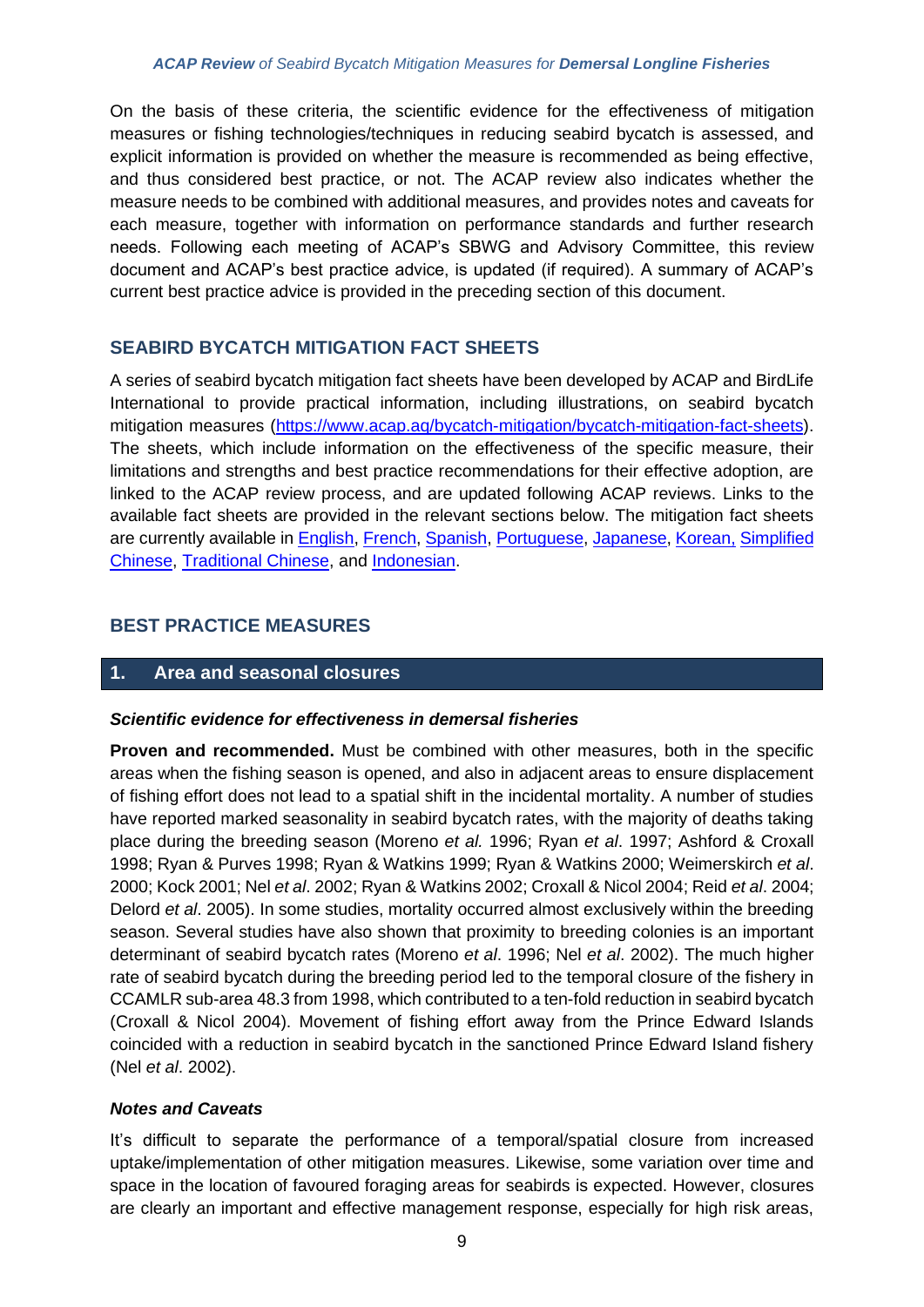and when other measures prove ineffective (Waugh 2008). There is a risk that temporal/spatial closures could displace fishing effort into neighbouring or other areas which may not be as well regulated, thus leading to increased incidental mortality elsewhere (Copello *et al.* 2016).

## *Minimum standards*

Minimum standards are based on the overlap of albatrosses and petrels with fishing effort so can vary from area to area. For example, the area around South Georgia (Islas Georgias del Sur)<sup>3</sup> (CCAMLR Subarea 48.3) is closed for fishing between September and mid-April each year (which coincides with the breeding seasons of most seabirds at South Georgia (Islas Georgias del Sur)<sup>3</sup>), as provided for by CCAMLR Conservation Measures in force (CCAMLR 2019).

## *Implementation monitoring*

Onboard or at-sea surveillance is required to assess implementation.

## *Research needs*

Continued gathering of temporal and spatial information of seabirds and fishing effort, should be ongoing, especially for high risk areas (e.g. adjacent to important breeding colonies) and to better understand the effects of climate change on seabirds. In some studies, incidental mortality has been greatest during the chick-rearing period (Nel *et al*. 2002; Delord *et al*. 2005), whereas others have reported highest mortality during the incubation period (Reid *et al*. 2004). This difference likely relates to where the birds are foraging in relation to fishing effort at the time, and highlights the importance of understanding this interaction. Research is also required to determine the regional impact of closures on catches of target species.

## **2. Externally weighted lines:**

## **a) Spanish system**

## *Scientific evidence for effectiveness in demersal fisheries*

**Proven and recommended mitigation method**. Should be combined with other measures, especially effective bird scaring lines, offal management and/or night setting (Agnew *et al.* 2000; Robertson 2000; Robertson *et. al*. 2008a; 2008b; Moreno *et al*. 2006; Moreno *et al*. 2008).

## *Notes and Caveats*

Spanish system longlines are buoyant and weights must be attached to sink gear to fishing depth. Longlines with externally added weights sink unevenly, faster at the weights than at the midpoint between weights. Although gear configuration and setting speed influence the sink profiles of the hook lines (Seco Pon *et al*. 2007), the principle determinants of sink rates are the mass of the weights and the distance between them (Robertson *et al*. 2008a). It is critical that line tension astern is eliminated to ensure the smooth flow of lines and hooks from gear baskets. This can be done by ensuring the correct packing of lines and snoods in baskets,

<sup>&</sup>lt;sup>3</sup> "A dispute exists between the Governments of Argentina and the United Kingdom of Great Britain and Northern Ireland concerning sovereignty over the Falkland Islands (Islas Malvinas), South Georgia and the South Sandwich Islands (Islas Georgias del Sur e Islas Sandwich del Sur) and the surrounding maritime areas".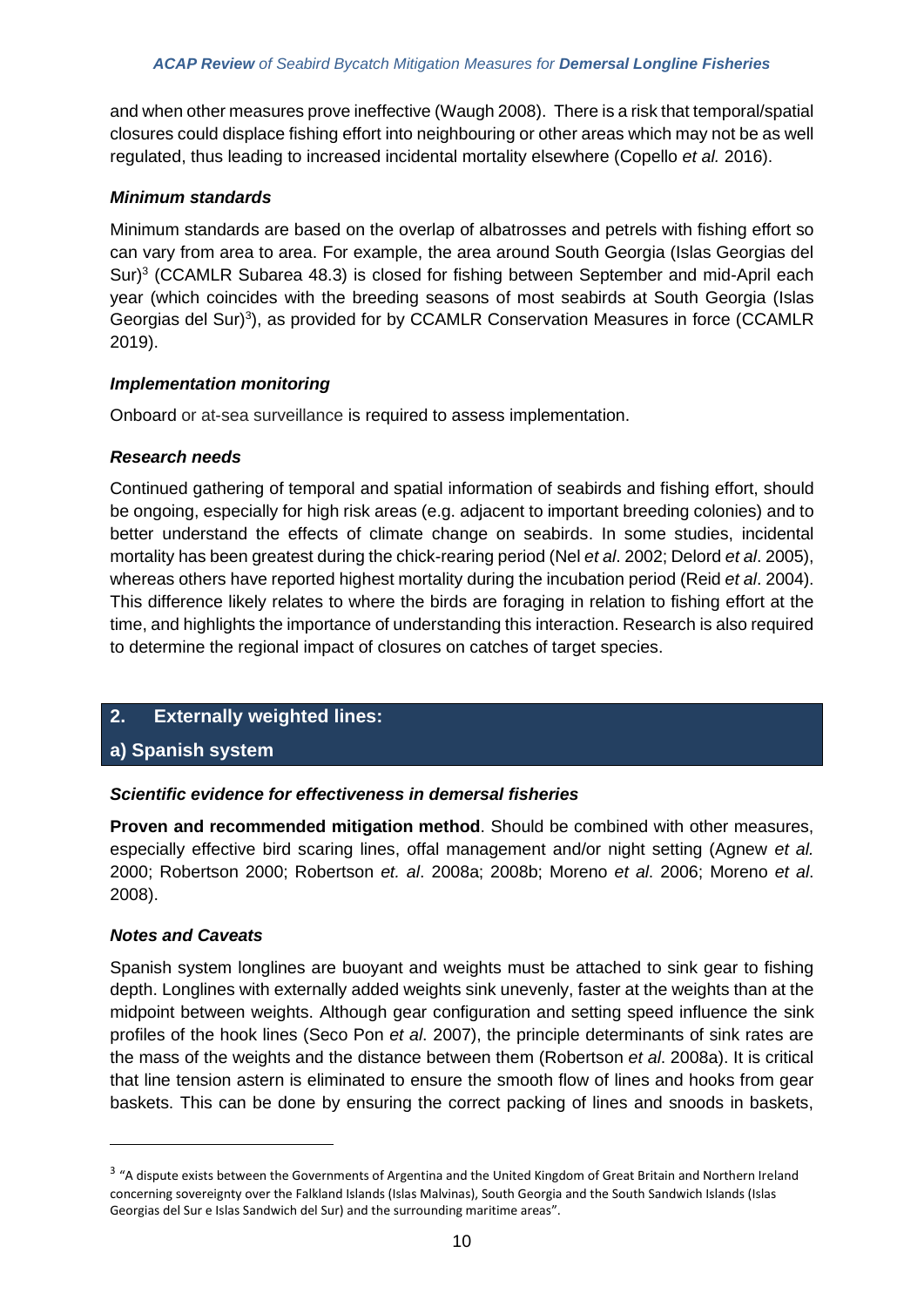preventing hooks snagging on snood baskets, and by ensuring that weights are released from the vessel before line tension occurs (Robertson *et al*. 2008a,b). Weights must be attached and removed for each set-haul cycle, which is onerous and potentially hazardous for crew members. Weights comprised of rocks enclosed in netting bags and concrete blocks deteriorate and require ongoing maintenance/replacement and monitoring to ensure weights are the required mass (Otley *et al*., 2007); weights made of solid steel are preferred, in terms of mass consistency, handling, maintenance and monitoring compliance (Robertson *et al*. 2008b, Paterson *et al*. 2017).

## *Minimum standards*

Global minimum standards have not been established. Requirements vary by fishery. For example, CCAMLR minimum requirements for vessels using the Spanish method of longline fishing are 8.5 kg mass at 40 m intervals (if rocks are used), 6 kg mass at 20 m intervals for traditional (concrete) weights, and 5 kg weights at 40 m intervals for solid steel weights.

## *Implementation monitoring*

Fishing gear is deployed manually. Weights are attached by hand during line setting and removed during line hauling. Distance between weights and the mass of the weight used may vary in accordance with fishing strategy and for operational reasons. Onboard monitoring is required to assess implementation.

## *Research needs*

Sink rates and sink profiles of line weighting regimes may vary according to vessel type, setting speed and deployment position relative to propeller turbulence. It is important that the sink rate relationships of different line weighting regimes are understood for a particular fishery (or fishery method) and that testing confirms the effectiveness of the line weighting regime and the sink profile in reducing seabird mortality.

## *Mitigation Fact Sheet*

[https://www.acap.aq/en/resources/bycatch-mitigation/mitigation-fact-sheets/762-fs-02](https://www.acap.aq/en/resources/bycatch-mitigation/mitigation-fact-sheets/762-fs-02-demersal-longline-line-weighting-external-weights/file) [demersal-longline-line-weighting-external-weights/file](https://www.acap.aq/en/resources/bycatch-mitigation/mitigation-fact-sheets/762-fs-02-demersal-longline-line-weighting-external-weights/file)

## **2. Externally weighted lines:**

# **b) Chilean method (trot line with nets)**

## *Scientific evidence for effectiveness in demersal fisheries*

**Proven and recommended mitigation method**. Although the Chilean method effectively prevents mortality as a sole measure given that hooks sink quickly from the surface, it is prudent to also deploy a bird scaring streamer line. This method (first tested on large longline vessels in 2005) is a variant of the traditional Spanish double line method of longlining and was developed in Chile to minimise depredation of Patagonian toothfish by toothed whales (Figure 1). This system makes use of net sleeves or 'cachaloteras' which envelop captured fish during hauling. Hooks are clustered on secondary lines to which weights are attached, resulting in very fast hook sink rates (mean: 0.8 m/s c.f. 0.15 m/s for the Spanish system) in the first 15-20 m (the length of the secondary lines) of water column. The Chilean method has the capacity to reduce (or eliminate) seabird mortality to negligible levels (Moreno *et al*. 2006;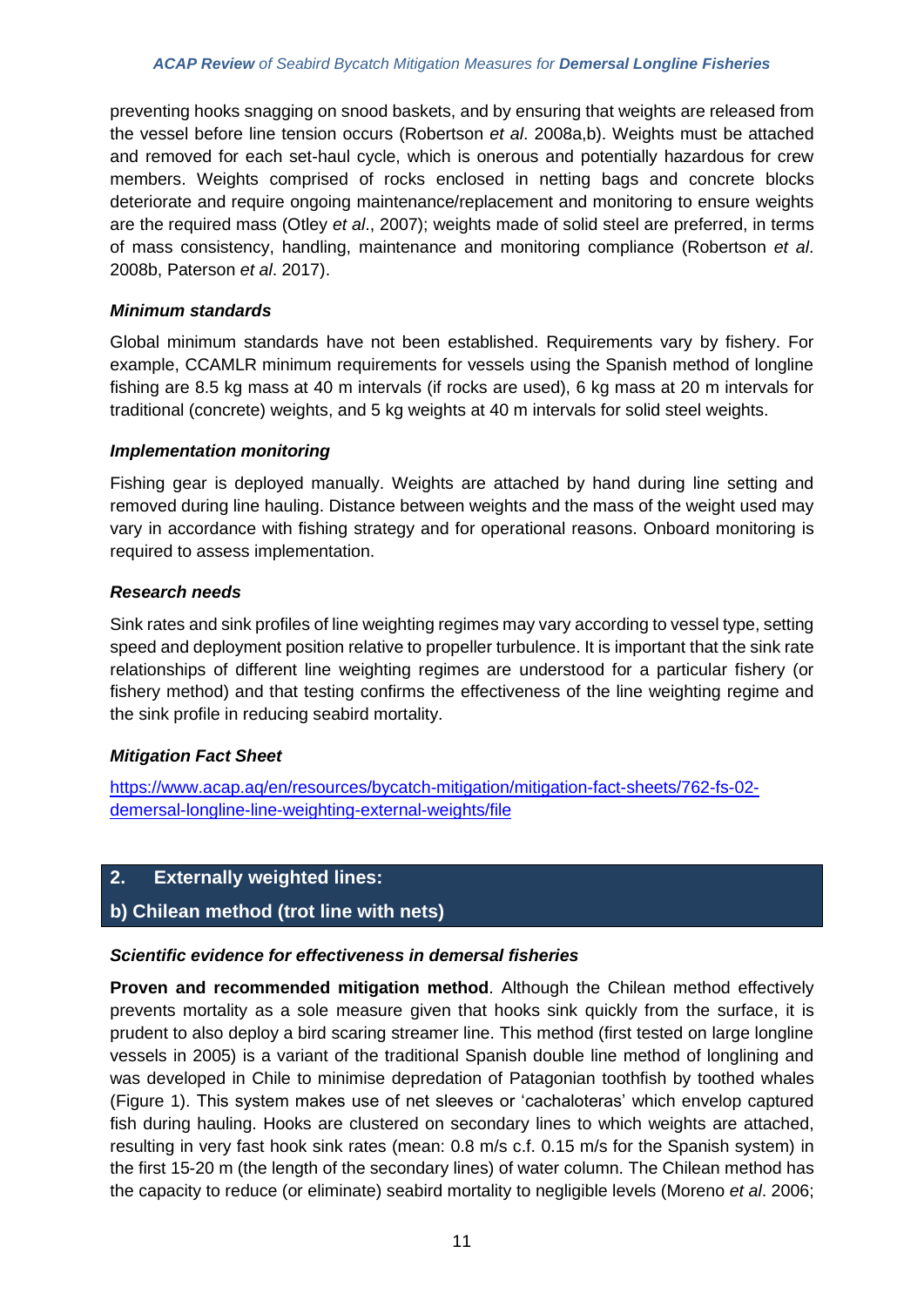Moreno *et al*. 2008; Robertson *et al*. 2008b). Because of its effectiveness in reducing impacts of toothed whales, this method is currently used in many longline fleets operating in South American waters (Moreno *et al*. 2008), as well as in the south west Atlantic.



**Figure 1**. Typical configurations of the traditional Spanish double line system (a) and Chilean (trotline) system (b) showing differences in gear design and location of weights in relation to hooks. The openended secondary/connecting lines (not joined by a continuous hook line) and proximity of weights to hooks of the Chilean system enables hooks to sink rapidly with no lofting in propeller turbulence from the surface close to a vessel stern. Drawings not to scale.

## *Notes and Caveats*

This is a relatively new system, is possibly still in the evolutionary stages, and should be monitored and possibly refined. Concern has been raised about the excessive discarding of fish bycatch (e.g. grenadiers) with embedded hooks and the ingestion of these hooks by albatrosses especially with this gear type (Phillips *et al*. 2010). The solution to this problem is to stop hooks from being discarded. This is best achieved by banning the discarding of hooks as part of the licence conditions, as is already done in many fisheries, and also increasing awareness amongst fishers, observers, and operators to facilitate compliance with such a ban.

## *Minimum standards*

Global standards not established.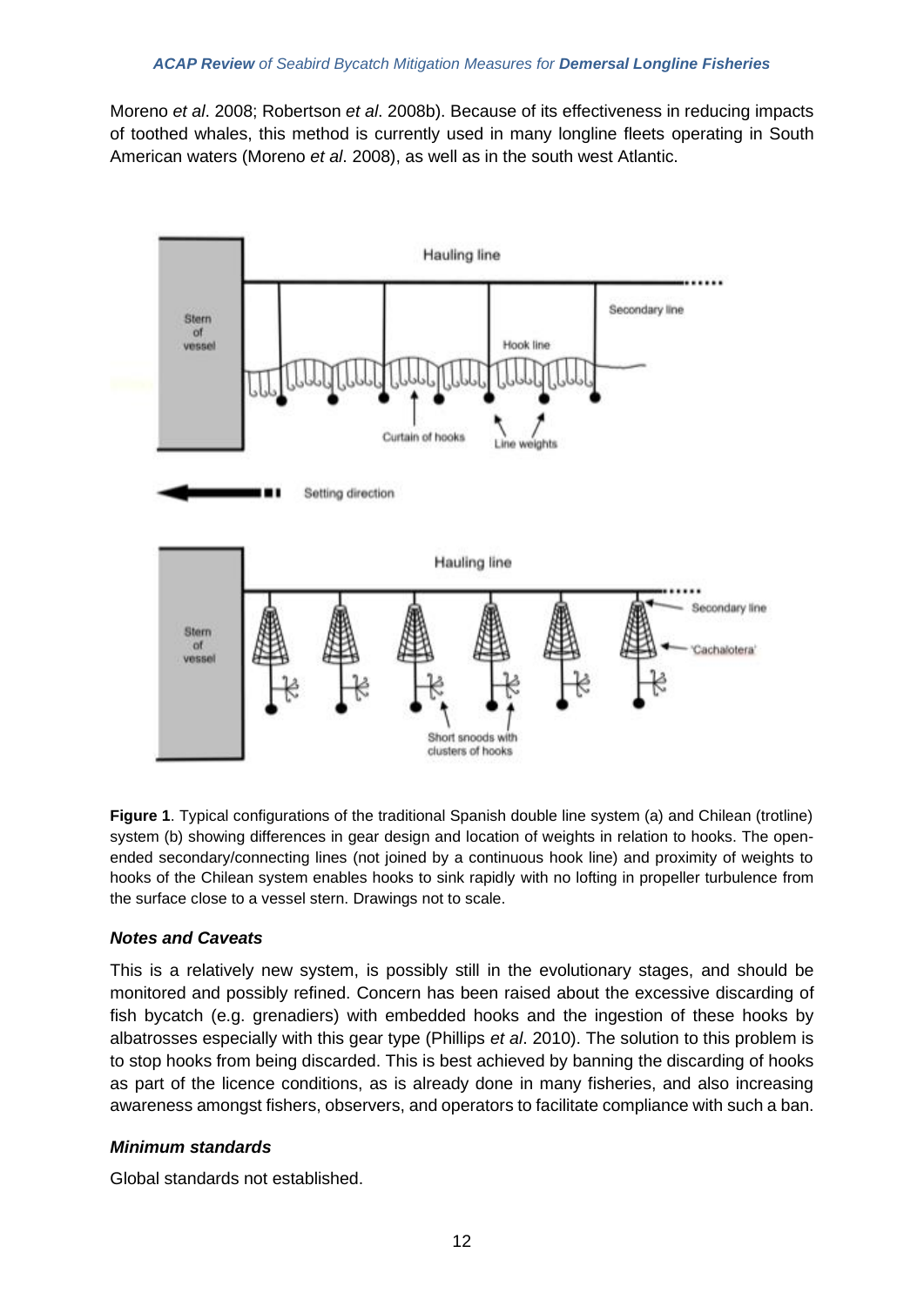#### *Implementation monitoring*

Weights need to be attached to hook-bearing secondary lines to sink. However, alternating between this fishing method and the traditional Spanish method within fishing trips is problematic. While this capacity exists the requirements for the Spanish system should apply (see "2a", above). Onboard monitoring is required to assess implementation.

#### *Research needs*

Effective as a solitary measure against albatrosses and most likely effective against *Procellaria* spp. petrels due to the very rapid sink rates to depths beyond the known diving range of this group of seabirds. Research is required to determine effectiveness against *Puffinus* spp. shearwaters.

This is a relatively new fishing method and may be in the process of refinement. It is important to monitor changes to gear design, especially those likely to affect the sink rates of baited hooks.

## *Mitigation Fact Sheet*

[https://www.acap.aq/en/resources/bycatch-mitigation/mitigation-fact-sheets/1799-fs-04](https://www.acap.aq/en/resources/bycatch-mitigation/mitigation-fact-sheets/1799-fs-04-demersal-longline-line-weighting-chilean-system/file) [demersal-longline-line-weighting-chilean-system/file](https://www.acap.aq/en/resources/bycatch-mitigation/mitigation-fact-sheets/1799-fs-04-demersal-longline-line-weighting-chilean-system/file)

## **2. Externally weighted lines:**

## **c) Auto-bait**

## *Scientific evidence for effectiveness in demersal fisheries*

**Proven and recommended mitigation method.** Weights must be used in combination with an effective bird scaring line. In the Southern Hemisphere evidence in support of line weighting specifications (below) were developed based on matching or exceeding sink rates of external weight configurations to that of integrated weight lines, not to their effectiveness at deterring seabirds. Attachment of 5 kg weights at no more than 40 m intervals increased mean sink rate from 0.1 m/s (unweighted gear) to 0.3 m/s on the section of longline mid-way between line weights (Robertson 2000). This rate exceeds that of integrated with longlines, which have been thoroughly tested against seabirds (see below). Attachment of external weighs necessary in Antarctic toothfish fisheries to comply with the minimum sink rate (0.3 m/s) required by CCAMLR operating in high latitude areas in summer, where it was not possible to set lines at night.

#### *Notes and Caveats*

As for the Spanish system it is important to release that external weights from vessels in a manner that avoids line tension. Linetension astern may lift sections of the deployed longline already deployed out of the water farther from the vessel, and imperil seabirds.

#### *Minimum standards*

Minimum standards are informed by those currently applied to two Southern Hemisphere fisheries. CCAMLR requires as a minimum 5 kg mass at intervals no more than 40 m. It is also required that weights be released before line tension occurs. In the New Zealand fisheries, a minimum of 4 kg (metal weight) or 5 kg (non-metal weight) are required every 60 m if the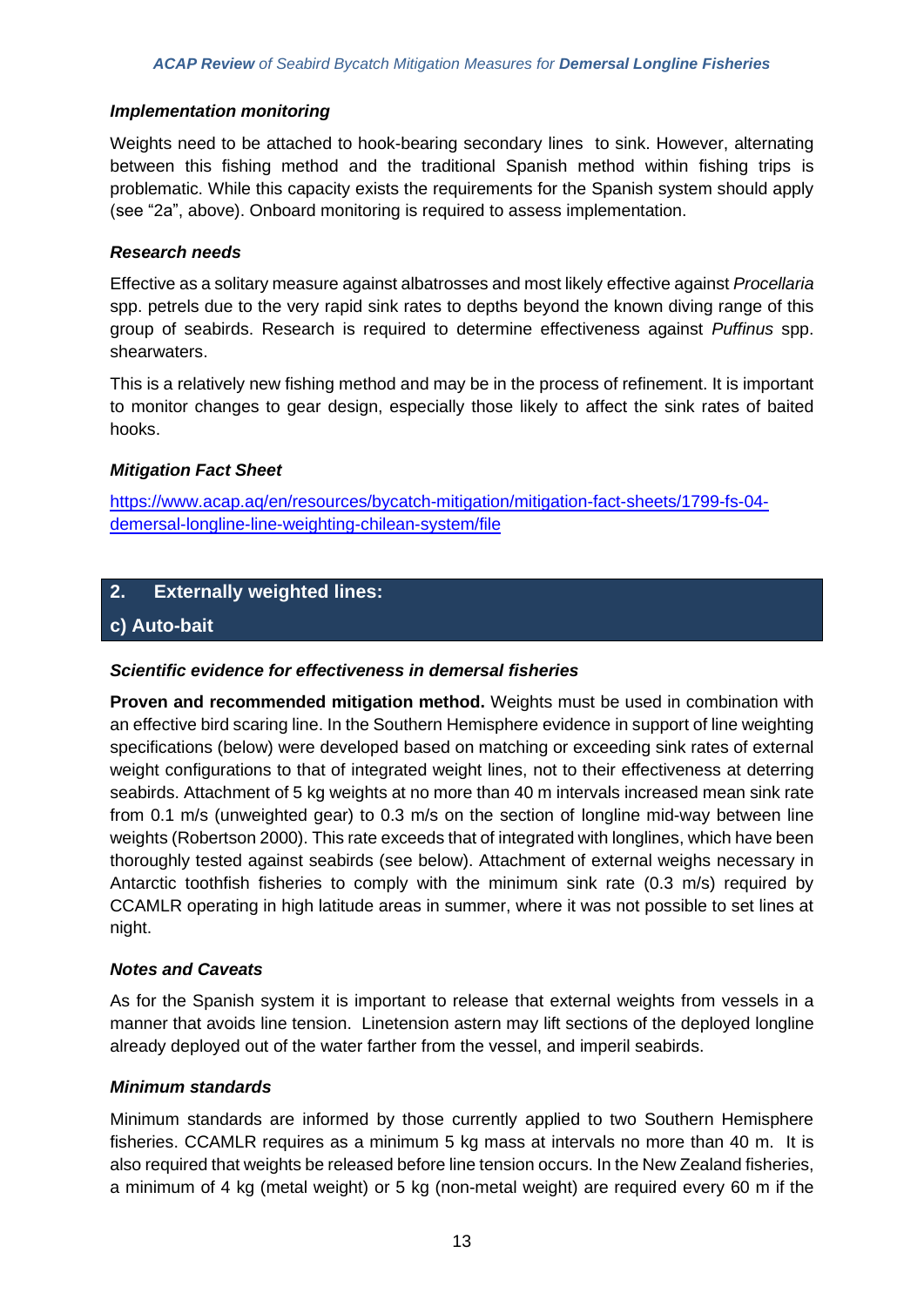hookline is 3.5 mm or greater in diameter, and a minimum of 0.7 kg of weight every 60m when the line is less than 3.5 mm diameter.

#### *Implementation monitoring*

Weights are attached to longlines manually. Onboard monitoring is required to assess implementation.

#### *Research needs*

Likely to be effective in deterring albatrosses and *Procellaria* spp. seabirds. Evidence is lacking for effectiveness against *Puffinus* spp. shearwaters.

#### *Mitigation Fact Sheet*

[https://www.acap.aq/en/resources/bycatch-mitigation/mitigation-fact-sheets/762-fs-02](https://www.acap.aq/en/resources/bycatch-mitigation/mitigation-fact-sheets/762-fs-02-demersal-longline-line-weighting-external-weights/file) [demersal-longline-line-weighting-external-weights/file](https://www.acap.aq/en/resources/bycatch-mitigation/mitigation-fact-sheets/762-fs-02-demersal-longline-line-weighting-external-weights/file)

## **3. Integrated weight longlines**

#### *Scientific evidence for effectiveness in demersal fisheries*

**Proven and recommended mitigation method**. Should be used in combination with bird scaring lines, offal management and/or night setting. Apart from the practical advantages of integrated weight (IW) longlines – superior handling qualities and practically inviolable – the IW longlines sink more quickly and uniformly out of reach of most seabirds compared with externally weighted lines. IW longlines have been shown to reduce substantially mortality rates of surface foragers and diving seabirds, while not affecting catch rates of target species (Robertson *et al*. 2003; Robertson *et al.* 2006; Dietrich *et al*. 2008).

## *Notes and Caveats*

Restricted to single line vessels. The sink rate of IW longlines can vary depending on vessel type, setting speed and deployment of line relative to propeller wash (Dietrich *et al.* 2008). Setting speed influences the extent of the seabird access window – the area in which most seabirds are still able to access the baited hooks in the absence of bird scaring lines (Dietrich *et al*. 2008). Use of IW lines is likely to increase the portion of the line on the seafloor, and may lead to increases in the bycatch of vulnerable fish, shark and ray species. This may be mitigated by placing a weight and a float on a 10 m line at the point of the dropper line attachment, thus ensuring the line sinks rapidly to 10 m, out of reach of vulnerable seabirds, but remains off the seabed (Petersen *et al.* 2009). The use of lead in fishing gear is prohibited in some fishery jurisdictions.

#### *Minimum standards*

Global minimum standards are evolving. CCAMLR and New Zealand currently require IW lines with a minimum lead core of 50 g/m in their single line demersal longline fisheries.

#### *Implementation monitoring*

Weight (lead core) is integrated into the fabric of the line, so compliance with weighting requirements is intrinsic to this measure. It is impractical to alter longlines when at sea, including for vessels with long transit times to fishing grounds (e.g. Antarctic and sub Antarctic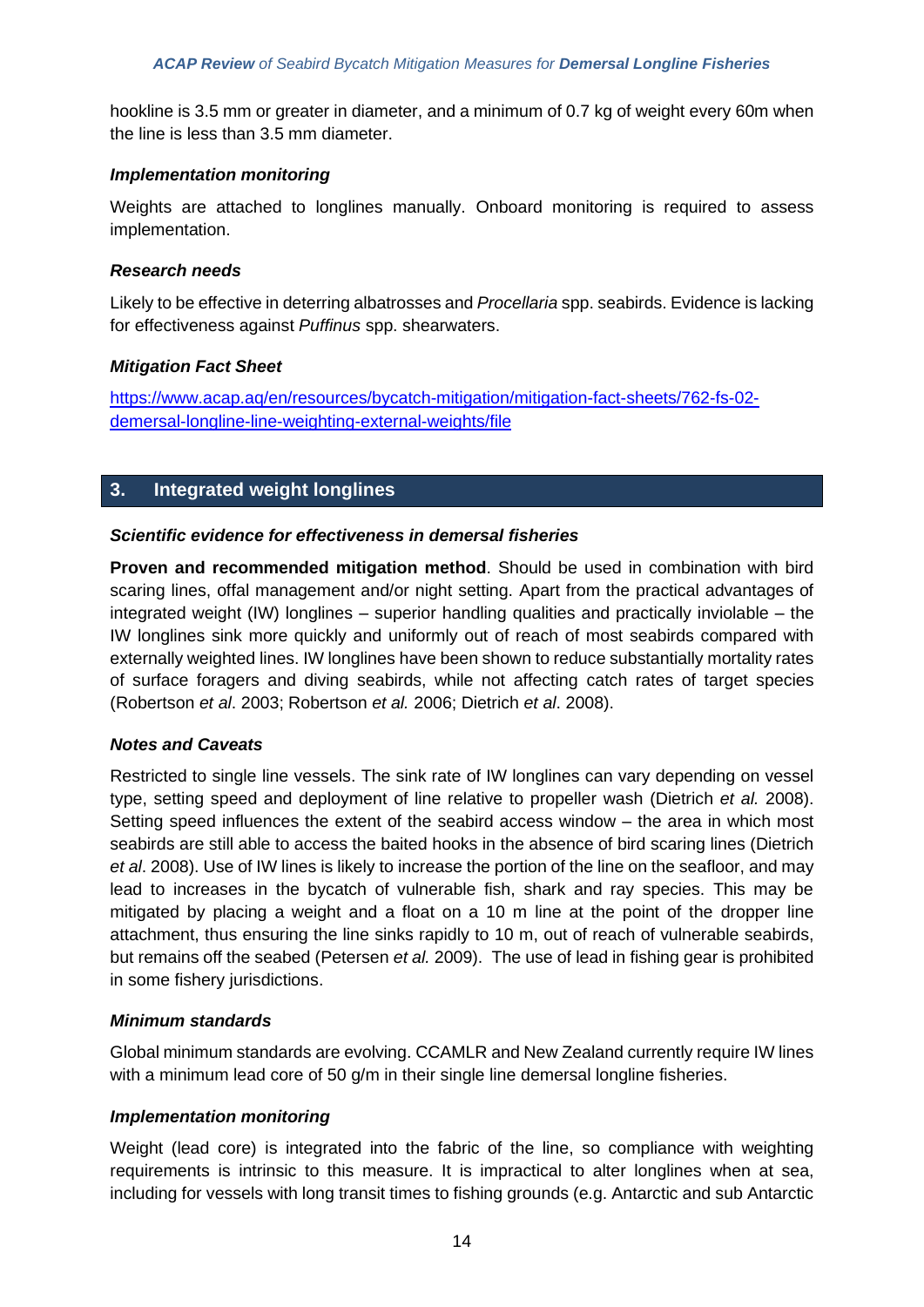fisheries). Port inspection of all longlines onboard prior to embarkation on fishing trips is considered adequate for to assess compliance.

#### *Research needs*

The relationship between line-weighting regime, setting speed, sink rates/profiles and the distance astern seabirds can access baited hooks should be investigated for other fisheries. Testing should prioritize determining the necessary aerial extent for bird scaring lines with these factors.

#### *Mitigation Fact Sheet*

[https://www.acap.aq/en/resources/bycatch-mitigation/mitigation-fact-sheets/1504-fs-03](https://www.acap.aq/en/resources/bycatch-mitigation/mitigation-fact-sheets/1504-fs-03-demersal-longline-integrated-weight-longlines/file) [demersal-longline-integrated-weight-longlines/file](https://www.acap.aq/en/resources/bycatch-mitigation/mitigation-fact-sheets/1504-fs-03-demersal-longline-integrated-weight-longlines/file)

## **4. Night setting**

#### *Scientific evidence for effectiveness in demersal longline fisheries*

**Proven and recommended mitigation method**. Should be used in combination with bird scaring lines and/or weighted lines, especially to reduce incidental mortality of birds that forage at night (Ashford *et al*. 1995; Cherel *et al*. 1996; Moreno *et al*. 1996; Barnes *et al*. 1997; Ashford & Croxall 1998; Klaer & Polacheck 1998; Weimerskirch *et al*. 2000; Belda & Sánchez 2001; Nel *et al*. 2002; Ryan & Watkins 2002; Sánchez & Belda 2003; Reid *et al*. 2004; Gómez Laich *et al.* 2006; Gladics *et. al*. 2017; Melvin *et.al*. 2019).

#### *Notes and Caveats*

Bright moonlight and deck lights reduce the effectiveness of this mitigation measure. Less effective for some crepuscular/nocturnal foragers such as the white-chinned petrel (Paterson *et al*. 2017) but more effective than setting during the day. Night setting increases the bycatch rate of Northern Fulmar *Fulmarus glacialis* (Gladics *et. al*. 2017; Melvin *et.al*. 2019). In order to maximise effectiveness of this mitigation measure, deck lights should be off or kept to an absolute minimum, and used in combination with additional mitigation measures, especially when setting in bright moonlight conditions. Night setting is not a practical option for fisheries operating at high latitudes during summer. Civil twilight was found equally effective as nautical twilight at reducing seabird mortalities in US west coast and Alaskan fisheries (Gladics *et. al*. 2017; Melvin *et.al*. 2019)

#### *Minimum standards*

Night is defined as the period between the times of nautical twilight (nautical dark to nautical dawn as set out in the Nautical Almanac tables for relevant latitude, local time and date.).

## *Implementation monitoring*

Onboard monitoring or at-sea surveillance is required to assess implementation.

## *Research needs*

Effect of night setting on catch rates of target species for different fisheries.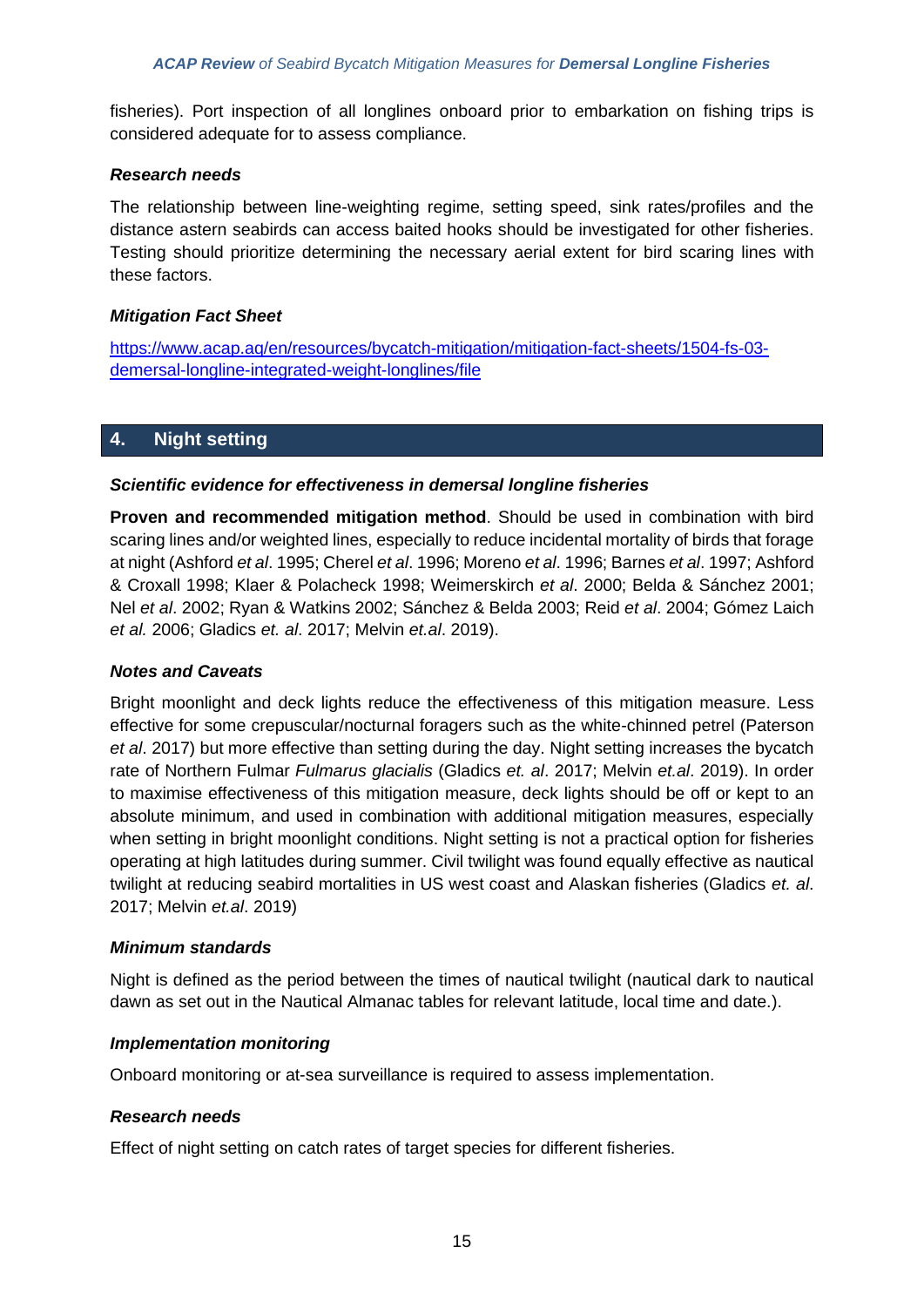## *Mitigation Fact Sheet*

[https://www.acap.aq/en/resources/bycatch-mitigation/mitigation-fact-sheets/1824-fs-05](https://www.acap.aq/en/resources/bycatch-mitigation/mitigation-fact-sheets/1824-fs-05-demersal-pelagic-longline-night-setting/file) [demersal-pelagic-longline-night-setting/file](https://www.acap.aq/en/resources/bycatch-mitigation/mitigation-fact-sheets/1824-fs-05-demersal-pelagic-longline-night-setting/file)

## **5. Single bird scaring line**

#### *Scientific evidence for effectiveness in demersal fisheries*

**Proven and recommended mitigation method**. It is the aerial extent of the line with streamers attached that is important for the prevention of birds interactions with baited hooks. Effectiveness of the streamer line is maximized when streamers are positioned above the sinking hook line, and the aerial extent matches the distance astern that seabirds can access baited hooks. Weighted longlines reduce this distance and make streamer lines more efficient at excluding foraging birds from hooks. Effectiveness is increased when using multiple bird scaring lines and when used in combination with other measures – e.g. night setting, appropriate weighting of line and offal management. The use of a single bird scaring line has been shown to be an effective mitigation measure in a range of demersal longline fisheries, especially when used properly (Moreno *et al.* 1996; Løkkeborg 1998, 2001; Melvin *et al.* 2001; Smith 2001; Løkkeborg & Robertson 2002; Løkkeborg 2003, Melvin *et. al*. 2004; Dietrich *et al*. 2008; Paterson *et al.* 2017; Melvin *et al*. 2019) and is suitable for small vessels under 24 m in length, with some modification (Melvin & Weinstein. 2004; Goad & Debski 2017).

## *Notes and Caveats*

Effective only when streamers are positioned over sinking hooks and the aerial extent matches the distance astern that seabirds can access baited hooks. These are the most important factors influencing their performance. Single bird scaring lines can be less effective in strong crosswinds (Løkkeborg 1998; Brothers *et al.* 1999; Agnew *et al.* 2000; Melvin *et al.* 2001; Melvin *et al.* 2004). In the event of strong crosswinds, bird scaring lines should be deployed from the windward side. This problem can also be overcome by using paired bird scaring lines (see below). The effectiveness of the bird scaring lines is also dependent on the design, proper placement, as well as seabird species attending line setting (proficient divers are more difficult to deter than surface feeding birds). There have been a few incidents of birds becoming entangled in bird scaring lines (Otley *et al*. 2007). However, it must be stressed that the numbers are minuscule, especially when compared with the number of mortalities recorded in the absence of bird scaring lines. Bird scaring lines remain a highly effective mitigation measure, and efforts should be directed to further improve their effectiveness.

It is recommended to use a weak link to allow the bird scaring line to break-away from the vessel in the event of an entanglement with the main line (a secondary attachment between the bird scaring line and the vessel can be used to attach the break-away bird-scaring line to the mainline for subsequent retrieval during the haul).

## *Minimum standards*

Current minimum standards vary. CCAMLR was the first conservation body that required all longline vessels in its area of application to use bird scaring lines (CCAMLR 2018). The bird scaring (streamer) line has gone on to become the most commonly applied mitigation measure in longline fisheries worldwide (Melvin *et al*. 2004). CCAMLR currently prescribes a range of specifications relating to the design and use of bird scaring lines. These include the minimum length of the line (150 m), the height of the attachment point on the vessel (7 m above the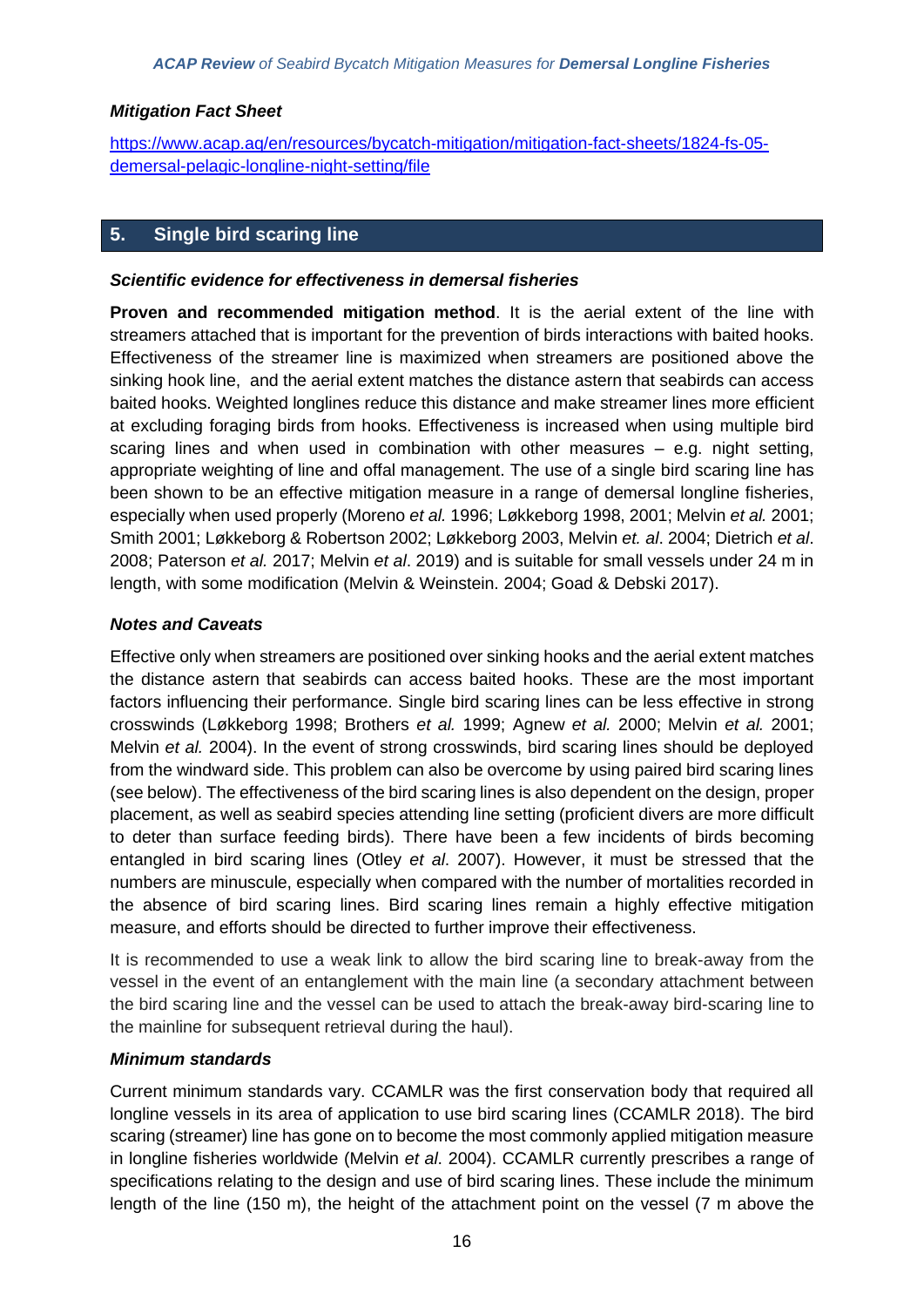water), and details about streamer lengths and intervals between streamers. Other fisheries have adapted these measures. Some, such as those in New Zealand and Alaska have set explicit standards for the aerial coverage of the bird scaring lines, which varies according to the size and speed of the vessel and the sink rates of baited longlines.

For small vessels (<24 m), we recognise that the length of aerial extent will vary by setting speed, with 75 m being achievable for vessels setting at ≥ 4 knots, or 50 m if setting at speeds < 4 knots, that streamers may be modified over the first 15 m to avoid tangling, and that drag may be achieved using either towed devices or longer in-water sections (Goad & Debski 2017).

## *Implementation monitoring*

Bird scaring lines are usually deployed and retrieved before and after each set (they are not a fixed part of fishing gear/operations). Onboard monitoring or at-sea surveillance is required to assess implementation.

## *Research needs*

The use and specifications/performance standards are fairly well established in demersal longline fisheries. However, there is scope to improve further the effectiveness and practical use of bird scaring lines in individual fisheries and on individual vessels or vessel types.

## *Mitigation Fact Sheet*

[https://www.acap.aq/en/resources/bycatch-mitigation/mitigation-fact-sheets/1912-fs-01](https://www.acap.aq/en/resources/bycatch-mitigation/mitigation-fact-sheets/1912-fs-01-demersal-longline-streamer-lines/file) [demersal-longline-streamer-lines/file](https://www.acap.aq/en/resources/bycatch-mitigation/mitigation-fact-sheets/1912-fs-01-demersal-longline-streamer-lines/file)

# **6. Paired or multiple bird scaring lines**

## *Scientific evidence for effectiveness in demersal fisheries*

**Proven and recommended mitigation method**. Effectiveness is maximized when streamers are paired and deployed so that they bracket sinking baited hook lines, and the aerial extents of the lines cover the area astern where birds can access baited hooks. Effectiveness is further increased when used in combination with other measures  $-$  e.g. night setting, appropriate weighting of line and offal management. Several studies have shown that the use of two or more streamer lines is more effective at deterring birds from baited hooks than one streamer line (Melvin *et al.* 2001; Sullivan & Reid 2002; Melvin 2003; Melvin *et al.* 2004; Reid *et al.* 2004). The combination of paired streamer lines and IW longlines is considered the most effective mitigation measure in demersal longline fisheries using single line systems (Dietrich *et al.* 2008).

## *Notes and Caveats*

The likelihood of entanglement with gear is potentially increased compared to using a single bird scaring line. Towing an effective device that keeps lines from crossing surface gear may improve compliance with this measure. Manual retrieval of paired or multiple bird scaring lines requires more effort than a single line. This can be overcome by using winches to retrieve lines.

## *Minimum standards*

Current minimum standards vary across fisheries. In Alaskan demersal longline fisheries paired streamer lines are required on larger vessels (≥ feet 16.8 m) and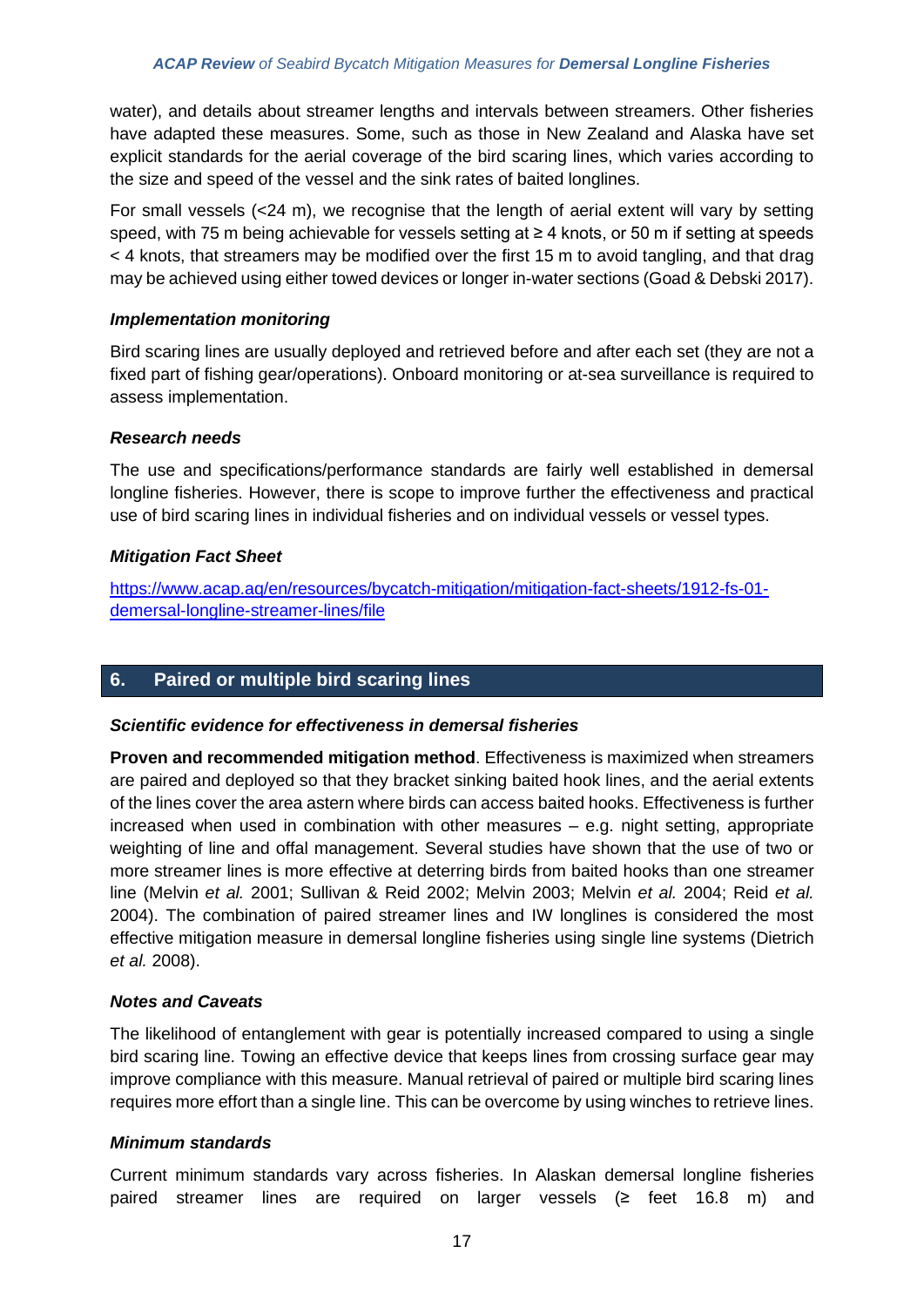encouraged/recommended by CCAMLR, except in the French exclusive economic zone (CCAMLR Subarea 58.6 and Division 58.5.1), where paired streamer lines have been compulsory since 2005. Paired streamer lines have also been required in the Australian longline fisheries off Heard Island since 2003 (Dietrich *et al*. 2008)

## *Implementation monitoring*

Bird scaring lines are typically deployed and retrieved before and after each set (they are not a fixed part of fishing gear/operations). Onboard monitoring or at-sea surveillance is required to assess implementation.

## *Research needs*

Further trialling in fisheries which currently only use single streamer lines.

## *Mitigation Fact Sheet*

[https://www.acap.aq/en/resources/bycatch-mitigation/mitigation-fact-sheets/1912-fs-01](https://www.acap.aq/en/resources/bycatch-mitigation/mitigation-fact-sheets/1912-fs-01-demersal-longline-streamer-lines/file) [demersal-longline-streamer-lines/file](https://www.acap.aq/en/resources/bycatch-mitigation/mitigation-fact-sheets/1912-fs-01-demersal-longline-streamer-lines/file)

# **7. Haul bird exclusion devices (BED)**

## *Scientific evidence for effectiveness in demersal fisheries*

**Proven and recommended as a haul mitigation measure**. BEDs must be used in combination with line setting mitigation measures – bird scaring lines, line weighting, night setting and offal management. The use of a BED can effectively reduce the incidence of birds becoming foul hooked when the line is being hauled (Brothers *et al.* 1999; Sullivan 2004; Otley *et al*. 2007; Reid *et al*. 2010).

## *Notes and Caveats*

Some species, such as the Black-browed Albatross *Thalassarche melanophris* and Cape Petrel *Daption capense*, can become habituated to the curtain, so it is important to use it strategically – when there are high densities of birds around the hauling bay (Sullivan 2004).

## *Minimum standards*

Standards are evolving. BEDs are required in high risk CCAMLR areas. The exact design is not specified, rather it is required that they fulfil two operational characteristics: 1) deter birds from flying into the area where the line is being hauled, and 2) prevent birds that are sitting on the surface from swimming into the hauling bay area). BEDs are required in the Falkland Islands (Islas Malvinas)<sup>3</sup> longline fishery (A. Wolfaardt pers. comm.).

## *Implementation monitoring*

BEDs are usually deployed and retrieved before and after each set (they are not a fixed part of fishing gear/operations). Onboard monitoring or at-sea surveillance is required to assess implementation.

## *Mitigation Fact Sheet*

[https://www.acap.aq/en/resources/bycatch-mitigation/mitigation-fact-sheets/1907-fs-12](https://www.acap.aq/en/resources/bycatch-mitigation/mitigation-fact-sheets/1907-fs-12-demersal-pelagic-longline-haul-mitigation/file) [demersal-pelagic-longline-haul-mitigation/file](https://www.acap.aq/en/resources/bycatch-mitigation/mitigation-fact-sheets/1907-fs-12-demersal-pelagic-longline-haul-mitigation/file)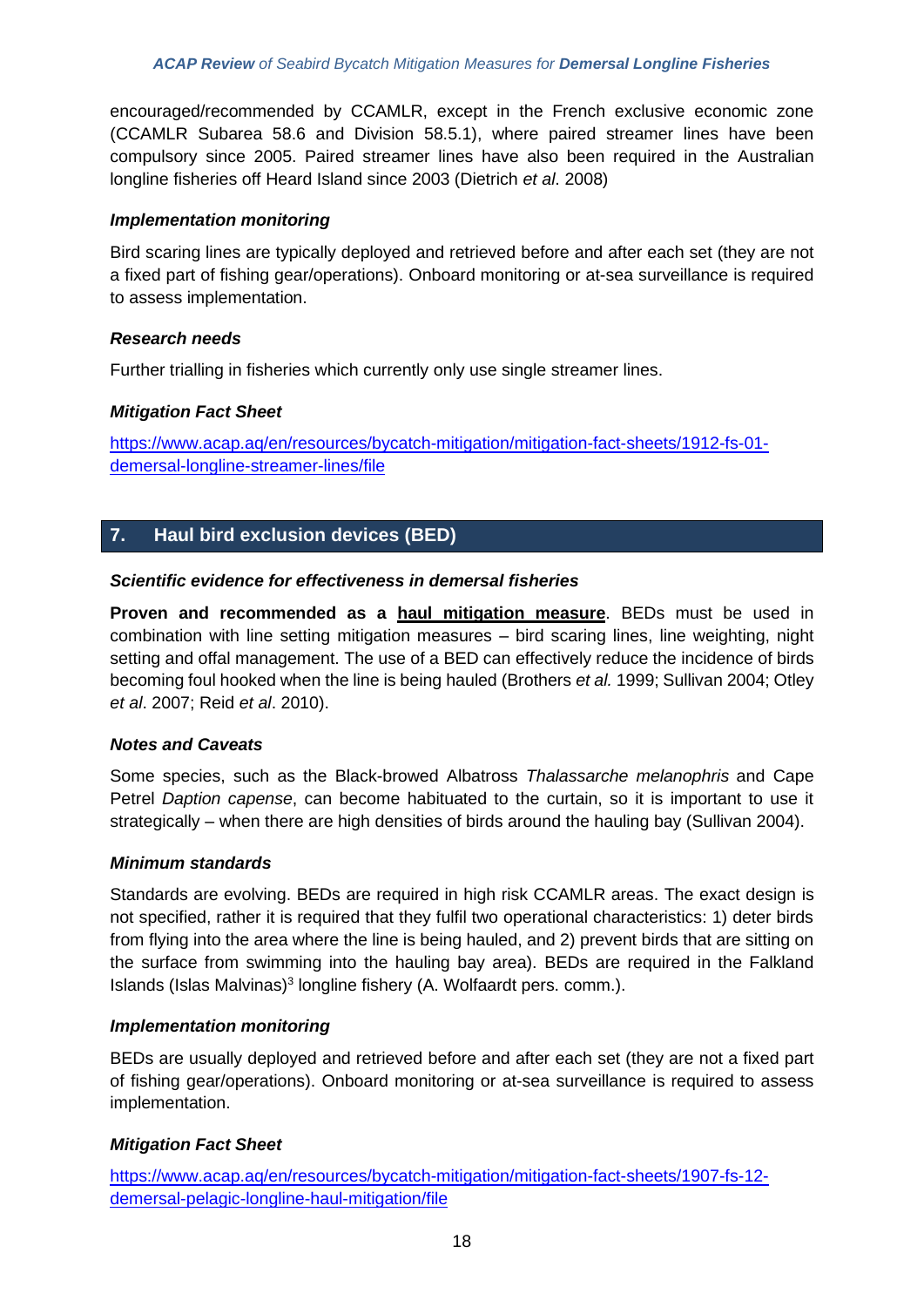## **OTHER CONSIDERATIONS**

## **8. Side-setting**

#### *Scientific evidence for effectiveness in demersal fisheries*

**Not recommended as a specific mitigation measure at this time**. Not tested in demersal longline fisheries. For more detail see pelagic longline best practice advice

#### *Mitigation Fact Sheet (for pelagic longline vessels)*

[https://www.acap.aq/en/resources/bycatch-mitigation/mitigation-fact-sheets/769-fs-09](https://www.acap.aq/en/resources/bycatch-mitigation/mitigation-fact-sheets/769-fs-09-pelagic-longline-side-setting/file) [pelagic-longline-side-setting/file](https://www.acap.aq/en/resources/bycatch-mitigation/mitigation-fact-sheets/769-fs-09-pelagic-longline-side-setting/file)

## **9. Underwater setting funnel/chute**

#### *Scientific evidence for effectiveness in demersal fisheries*

**Unproven and not recommended as a mitigation measure at this time**. An underwater setting funnel has been tested in demersal longline fisheries in Alaska, Norway and South Africa, with all studies showing a reduction in the mortality rate, although the extent of the reduction varied between studies (Løkkeborg 1998, 2001; Melvin *et al*. 2001; Ryan & Watkins 2002).

## *Notes and Caveats*

Present design is mainly for a single line system. Results from studies to date have been inconsistent, likely due to the depth at which the device delivers the baited hooks and the diving ability of the seabirds in the fishing area studied. The pitch angles of the vessel, which are influenced by the loading of weight and sea conditions, affect the performance of the funnel (Løkkeborg 2001).

#### *Minimum standards*

Not yet established.

#### *Implementation monitoring*

Onboard monitoring or at-sea surveillance is required to assess implementation.

## *Research needs*

Need to investigate improvements to the current design to increase the depth at which the line is set, especially during rough seas. Should also be tested with integrated weight lines to determine whether this improves bycatch reduction. Also need to investigate optimal use of device together with other mitigation measures (bird scaring lines and weighted lines).

#### *Mitigation Fact Sheet*

[https://www.acap.aq/en/resources/bycatch-mitigation/mitigation-fact-sheets/766-fs-06](https://www.acap.aq/en/resources/bycatch-mitigation/mitigation-fact-sheets/766-fs-06-demersal-longline-underwater-setting-chute/file) [demersal-longline-underwater-setting-chute/file](https://www.acap.aq/en/resources/bycatch-mitigation/mitigation-fact-sheets/766-fs-06-demersal-longline-underwater-setting-chute/file)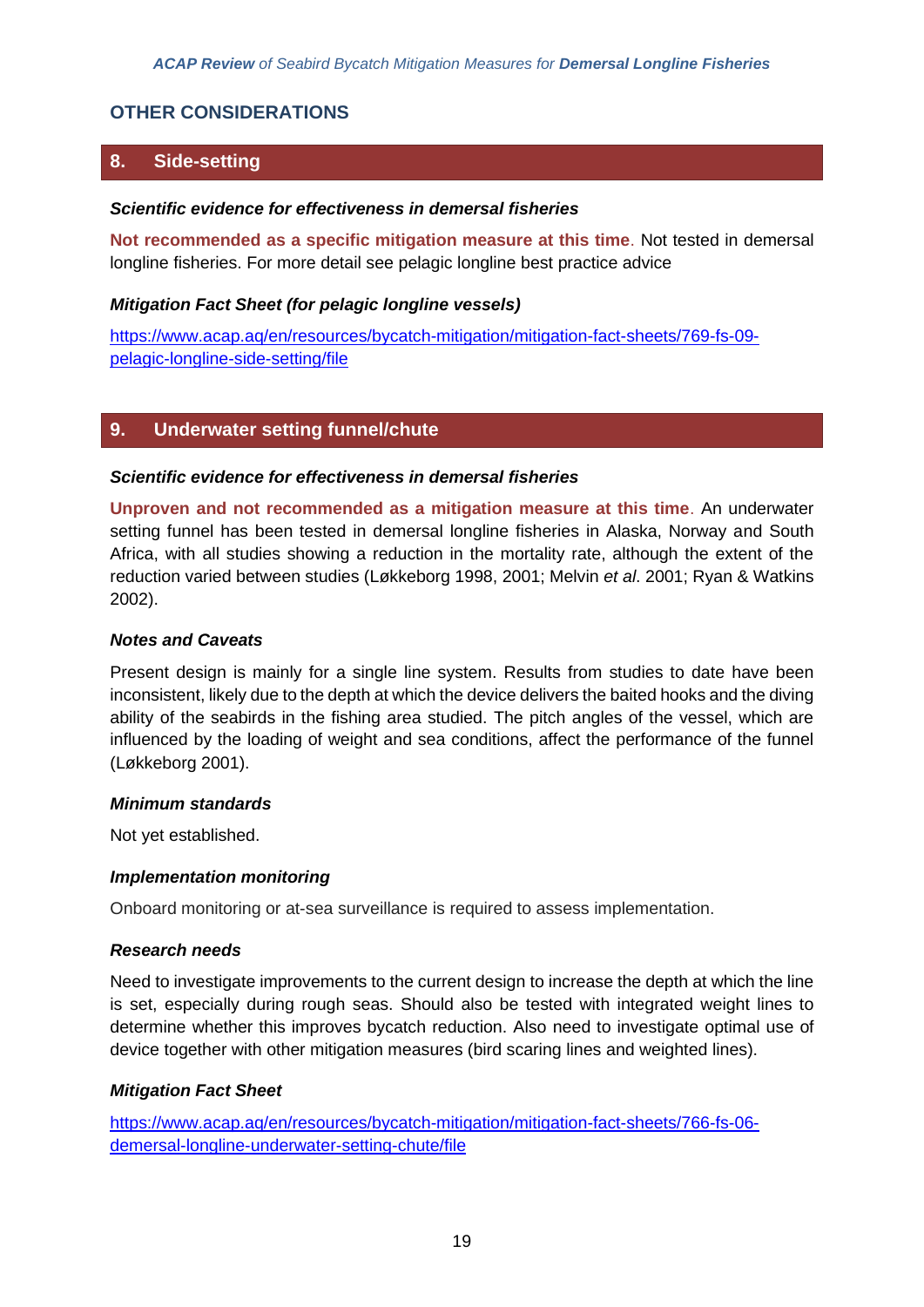## **10. Line-setter/shooter**

#### *Scientific evidence for effectiveness in demersal fisheries*

**Unproven and not recommended as a mitigation measure at this time**. Less used in demersal long-line fisheries; variation in the precise method of operation is cause of variation in efficacy. In Norway, no statistical differences were detected in catch rates of northern fulmars between sets with and without a line shooter (Løkkeborg & Robertson 2002; Løkkeborg 2003). In Alaska, use of a line shooter increased seabird bycatch due to the longline being suspended in the vessel's wake resulting in delayed sinking (Melvin *et. al*. 2001).

#### *Notes and Caveats*

Robertson *et al.* (2008c) found no significant difference between the sink rates of integrated weight longlines of single line vessels that were set with and without a line setter in the Ross Sea, and were doubtful that the use of line setters would lead to substantial reductions in interactions between seabirds and longlines. Unequivocal evidence of effectiveness in reducing seabird bycatch is lacking. Further refinement is needed.

#### *Minimum standards*

Not considered a mitigation measure at this time.

#### *Research needs*

Need to investigate whether refinement/modification of the device will be able to overcome the problem of propeller wash and ensure consistently rapid sink rates and significantly reduced seabird mortality.

## *Mitigation Fact Sheet (for pelagic longline fisheries)*

[https://www.acap.aq/en/resources/bycatch-mitigation/mitigation-fact-sheets/771-fs-11](https://www.acap.aq/en/resources/bycatch-mitigation/mitigation-fact-sheets/771-fs-11-pelagic-longline-bait-caster-and-line-shooter/file) [pelagic-longline-bait-caster-and-line-shooter/file](https://www.acap.aq/en/resources/bycatch-mitigation/mitigation-fact-sheets/771-fs-11-pelagic-longline-bait-caster-and-line-shooter/file)

## **11. Thawing bait**

## *Scientific evidence for effectiveness in demersal fisheries*

**Unproven and not recommended as a primary mitigation measure in demersal longline fisheries.** See pelagic longline best practice advice for more information.

## **12. Olfactory deterrents**

#### *Scientific evidence for effectiveness in demersal fisheries*

**Unproven, and not recommended as a mitigation measure at this time**. Dripping shark liver oil on the sea surface behind vessels has been shown to effectively reduce the number of seabirds (restricted to burrow-nesting birds) attending vessels and diving for bait in New Zealand (Pierre & Norden 2006; Norden & Pierre 2007).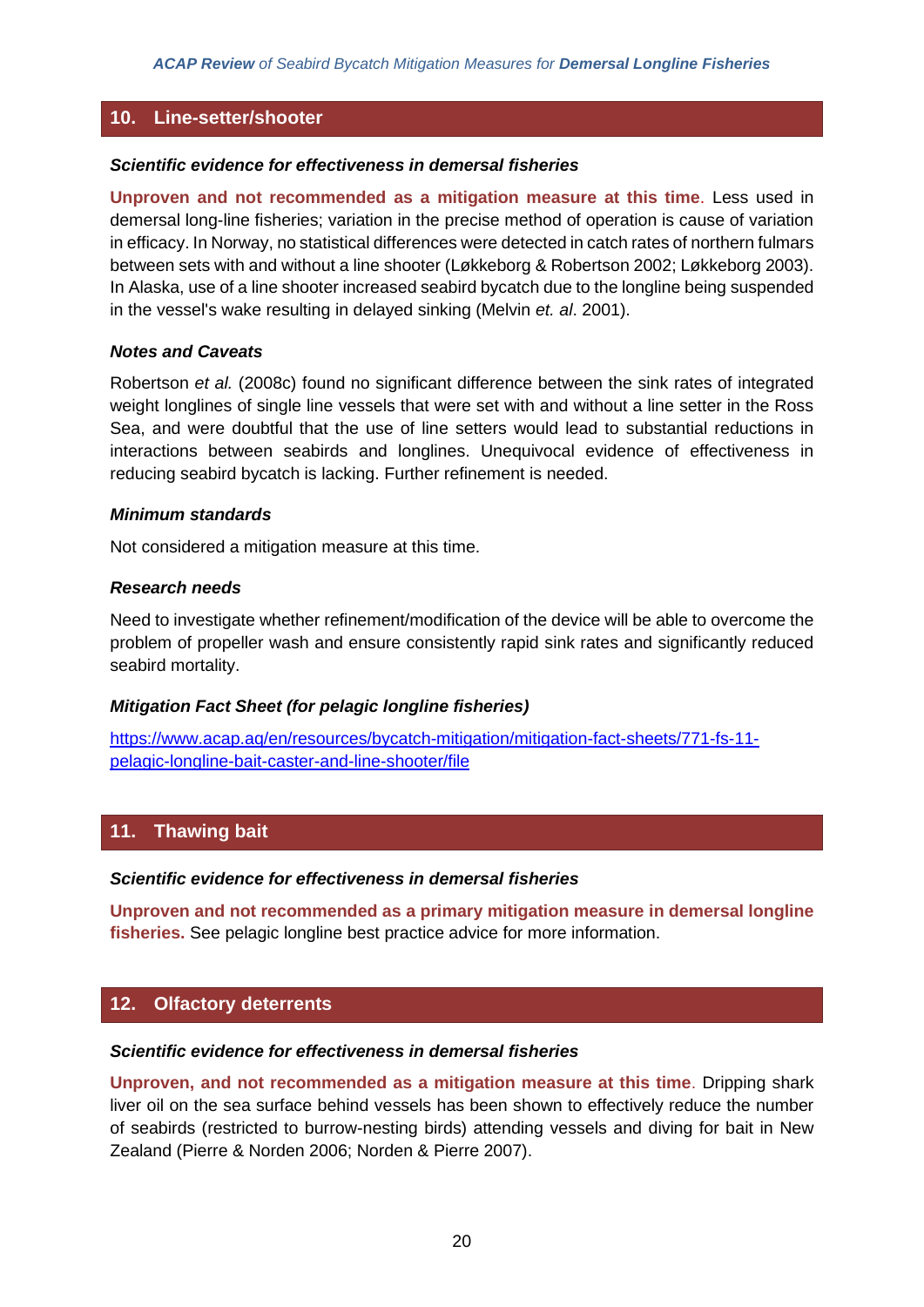#### *Notes and Caveats*

The shark liver oil investigated did not deter albatrosses, giant petrels, or Cape petrels from boats (Norden & Pierre 2007). The potential impact of releasing large amounts of concentrated fish oil into the marine environment is unknown, as is the potential for contaminating seabirds attending vessels and the potential of seabirds to become habituated to the deterrent (Pierre & Norden 2006).

#### *Minimum standards*

No standards established.

#### *Implementation monitoring*

Onboard monitoring or at-sea surveillance of line setting operations is required to assess implementation.

#### *Research needs*

Testing should be extended to candidate/suitable species of conservation concern, such as white-chinned petrels *P. aequinoctialis* and sooty shearwaters *Ardenna grisea*. Research is also required to identify the key ingredients in the shark oil that are responsible for deterring seabirds, and the mechanism by which the birds are deterred. The potential "pollution" effects also need to be investigated.

## **13. Strategic management of offal discharge**

## *Scientific evidence for effectiveness in demersal fisheries*

**Not recommended as a primary mitigation measure**. Some studies have shown that dumping homogenised offal (which is generally more easily available and thus attractive to seabirds than bait) during setting attracts birds away from the baited line to the side of the vessel where the offal is being discharged, and thus reduces bycatch of seabirds on the baited hooks (Cherel *et al*. 1996; Weimerskirch *et al*. 2000).

## *Notes and Caveats*

Although strategic offal discharge has been shown to be effective at reducing seabird bycatch around Kerguelen Island, there are many risks associated with the practice. Offal discharge needs to be continued throughout the setting operation so as to ensure the birds do not move on to the baited hooks. This will only be possible in fisheries where line setting is short, and there is sufficient offal to sustain the discharge during the entire line-setting period. This measure also has the potential to foul hook birds if offal is discharged with hooks. It is crucial, then, that all offal is checked for hooks before being discharged. Given these risks, and the fact that the presence of offal is a critical factor affecting seabird numbers attending vessels, most fisheries management regimes require that no offal can be discharged during line setting, and that if discarding is necessary at other times it should take place on the side of the vessel opposite to where the lines are being hauled.

## *Minimum standards*

In CCAMLR demersal fisheries, discharge of offal is prohibited during line setting. During line hauling, storage of waste is encouraged, and if discharged must be discharged on the opposite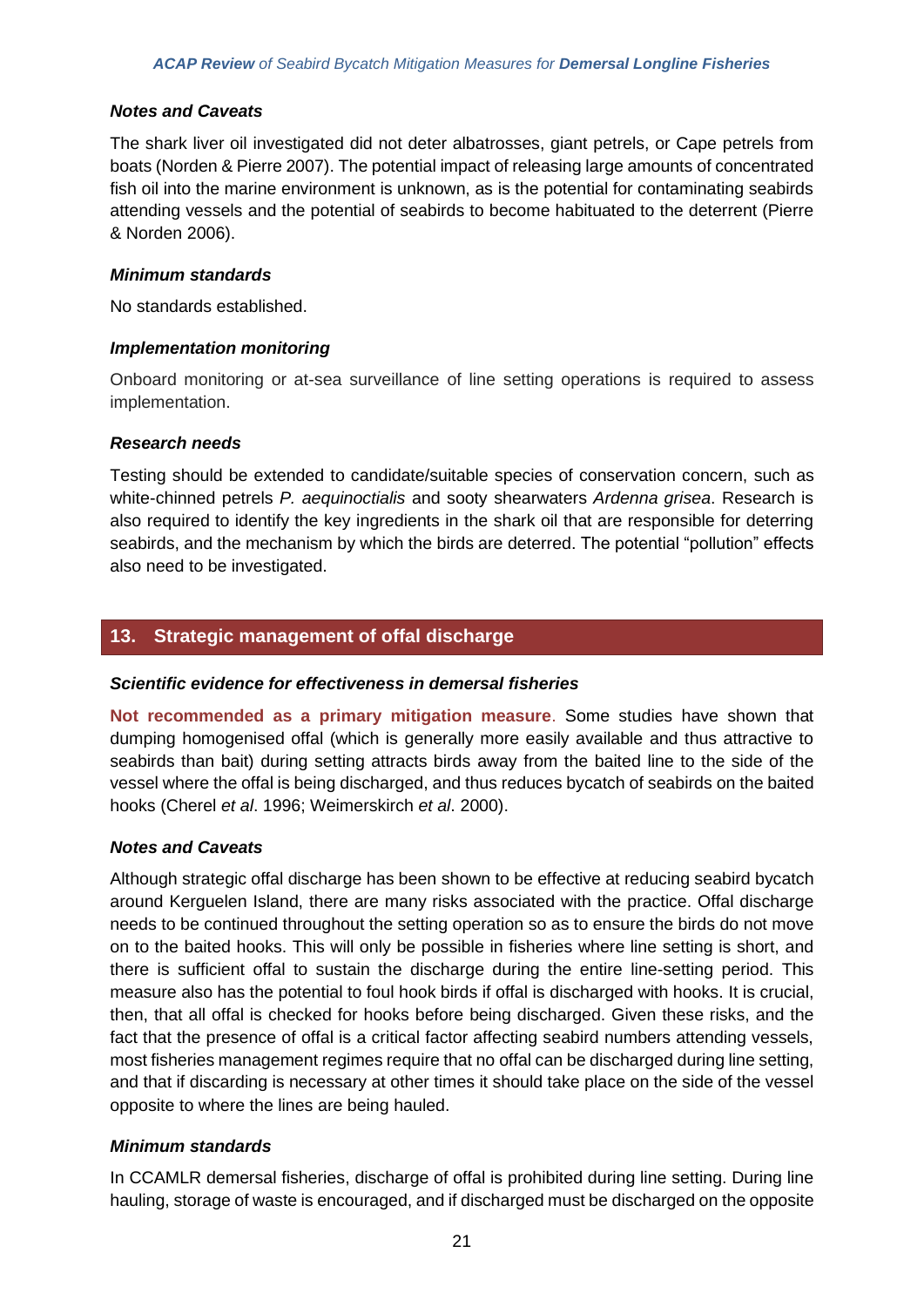side of the vessel to the hauling bay. A system to remove fish hooks from offal and fish heads prior to discharge is required. Similar requirements are prescribed by other demersal longline fisheries (e.g. Falkland Islands (Islas Malvinas)<sup>3</sup>, South Africa and New Zealand).

## *Implementation monitoring*

Requires offal discharge practices and events to be monitored onboard.

## *Research needs*

Further information needed on opportunities to manage offal more effectively – considering both practical aspects and seabird bycatch mitigation – in the short and long term.

## **14. Blue-dyed bait**

## *Scientific evidence for effectiveness in demersal fisheries*

**Unproven and not recommended as a mitigation measure at this time.** See pelagic longline fisheries best practice advice for more information.

## *Mitigation Fact Sheet*

[https://www.acap.aq/en/resources/bycatch-mitigation/mitigation-fact-sheets/770-fs-10](https://www.acap.aq/en/resources/bycatch-mitigation/mitigation-fact-sheets/770-fs-10-pelagic-longline-blue-dyded-bait-squid/file) [pelagic-longline-blue-dyded-bait-squid/file](https://www.acap.aq/en/resources/bycatch-mitigation/mitigation-fact-sheets/770-fs-10-pelagic-longline-blue-dyded-bait-squid/file)

# **15. Hook size and shape**

## *Scientific evidence for effectiveness in demersal fisheries*

**Unproven and not recommended as a primary mitigation measure**. Must be used in combination with other mitigation measures – bird scaring lines, line weighting, night setting and offal management. Hook size was found to be an important determinant in seabird bycatch rates of Argentinean and Chilean longline vessels fishing in Subarea 48.3 in the 1995 season, with smaller hooks killing significantly more seabirds than larger hooks (Moreno *et al.* 1996).

## *Notes and Caveats*

Other than the finding of Moreno *et al.* (1996), little or no work has been conducted to investigate the impact of hook design and shape on seabird bycatch levels.

## *Minimum standards*

No global standard

## *Implementation monitoring*

Port inspection of all hooks on board considered adequate for monitoring implementation.

## *Research needs*

Determine impact on seabird bycatch and on catch of target species.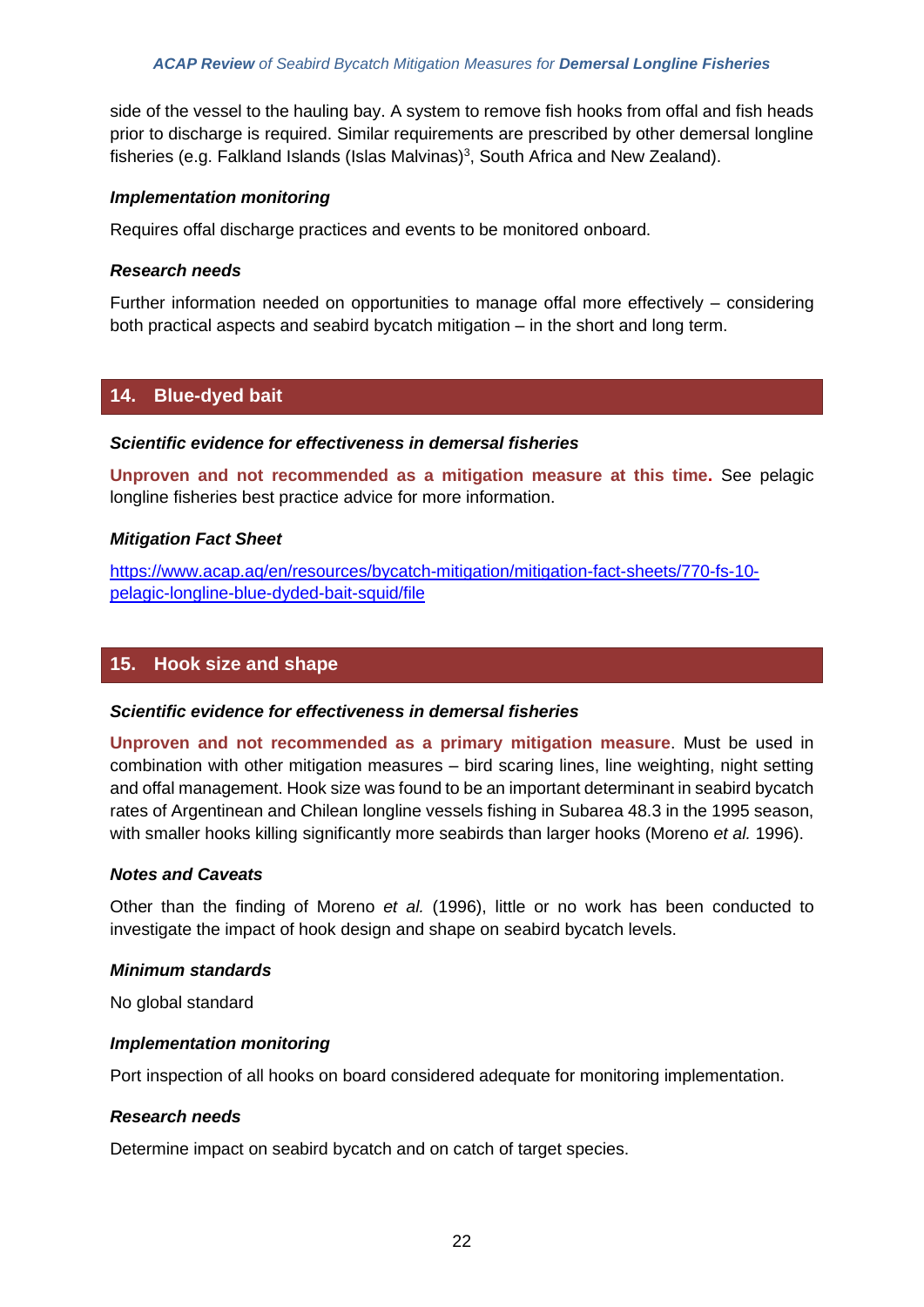# **MITIGATION MEASURES UNDER DEVELOPMENT OR WHICH REQUIRE FURTHER DEVELOPMENT OR INVESTIGATION**

## **16. Underwater Line Setter**

#### *Scientific evidence for effectiveness in demersal fisheries*

**Unproven and not recommended as a mitigation measure at this time**. A line setter was identified as a potential mitigation device in New Zealand inshore bottom longline fisheries, (Goad 2011). This line setter is an underwater setting device that involves running the hookline through a set of rollers towed behind the vessel at depth. Underwater line setting devices for demersal longline fisheries differ from those assessed for pelagic longline fisheries which involve a computer operated and hydraulically powered machine that deploys baited hooks individually underwater to a target depth.

#### *Notes and Caveats*

An initial prototype had been developed through a series of at-sea trials which were conducted during 2011. While these trials were encouraging, the issue of weights and floats fouling on the rollers require resolution (Goad 2011). A new prototype has been developed and refined in a flume tank (Baker and Frost 2013) for application in a range of demersal longline operations.

#### *Minimum standards*

Not considered a mitigation measure at this time.

#### *Research needs*

Resolution of mainline loss issues under flume tank conditions prior to further evaluation in atsea trials.

## **17. Lasers**

#### *Scientific evidence for effectiveness in demersal longline fisheries*

**Unproven and not recommended, bird welfare issues need to be addressed.** Preliminary research using lasers in a North Pacific trawl fishery did not show a detectable response in daylight hours, and that reactions to the laser at night varied between species, and whether the seabirds were feeding in the offal plume or following the vessel (Melvin *et al.* 2016).

## *Notes and Caveats*

There are ongoing concerns about the safety (to both birds and humans) and efficacy of laser technology as a seabird bycatch mitigation tool.

## *Minimum standards*

Not Applicable.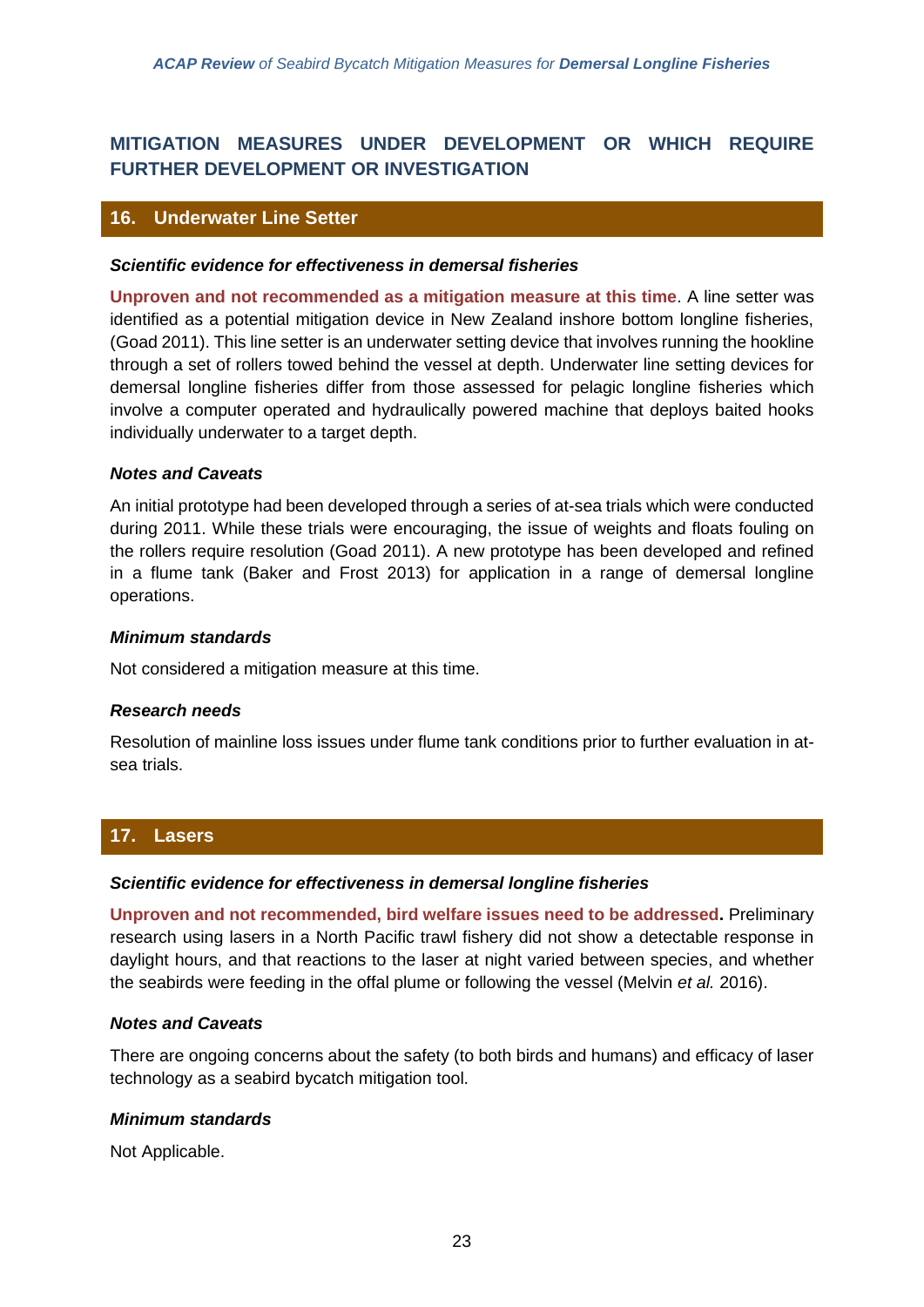#### *Need for combination*

Not Applicable.

#### *Implementation monitoring*

Not Applicable.

#### *Research needs*

Bird welfare issues must be addressed before further at-sea testing is progressed.

## **18. Acoustic Deterrents**

#### *Scientific evidence for effectiveness in demersal longline fisheries*

**Unproven and not recommended.** Published reports unavailable; however, anecdotal reports of using percussive sound as with an orchard cannon showed that birds initially disperse but quickly habituate; i.e., disperse and quickly return or ignore completely with continuous use (E. Melvin, pers comm.)

#### *Minimum standards*

Not Applicable.

#### *Need for combination*

Not Applicable.

#### *Implementation monitoring*

Not Applicable.

## *Research needs*

Undefined

# **19. Mitigation measures to improve sink rates of baited hooks on floated longlines**

Demersal longline vessels that use floated gear (which incorporates subsurface floats on the mainline to raise the hooks off the seabed) are particularly susceptible to seabird bycatch, with one study reporting that albatrosses attacked floated longlines at rates ten times more than longlines without floats (Gladics *et al.* 2017). The sink rate of the slowest sinking hooks, where seabird bycatch is most pronounced, is the key factor to consider when prescribing mitigation measures for demersal longline fisheries using floated gear. The slowest sink rates are associated with deployment of buoys in demersal fishing gear (Debski 2016). Increasing the length of buoy lines improves the sink rate (Debski 2016, Robertson et al 2021). Options to increase the sink rates of Merluza system gear include the use of longer float lines, equipping float lines with sinkers and the elimination of line tension astern.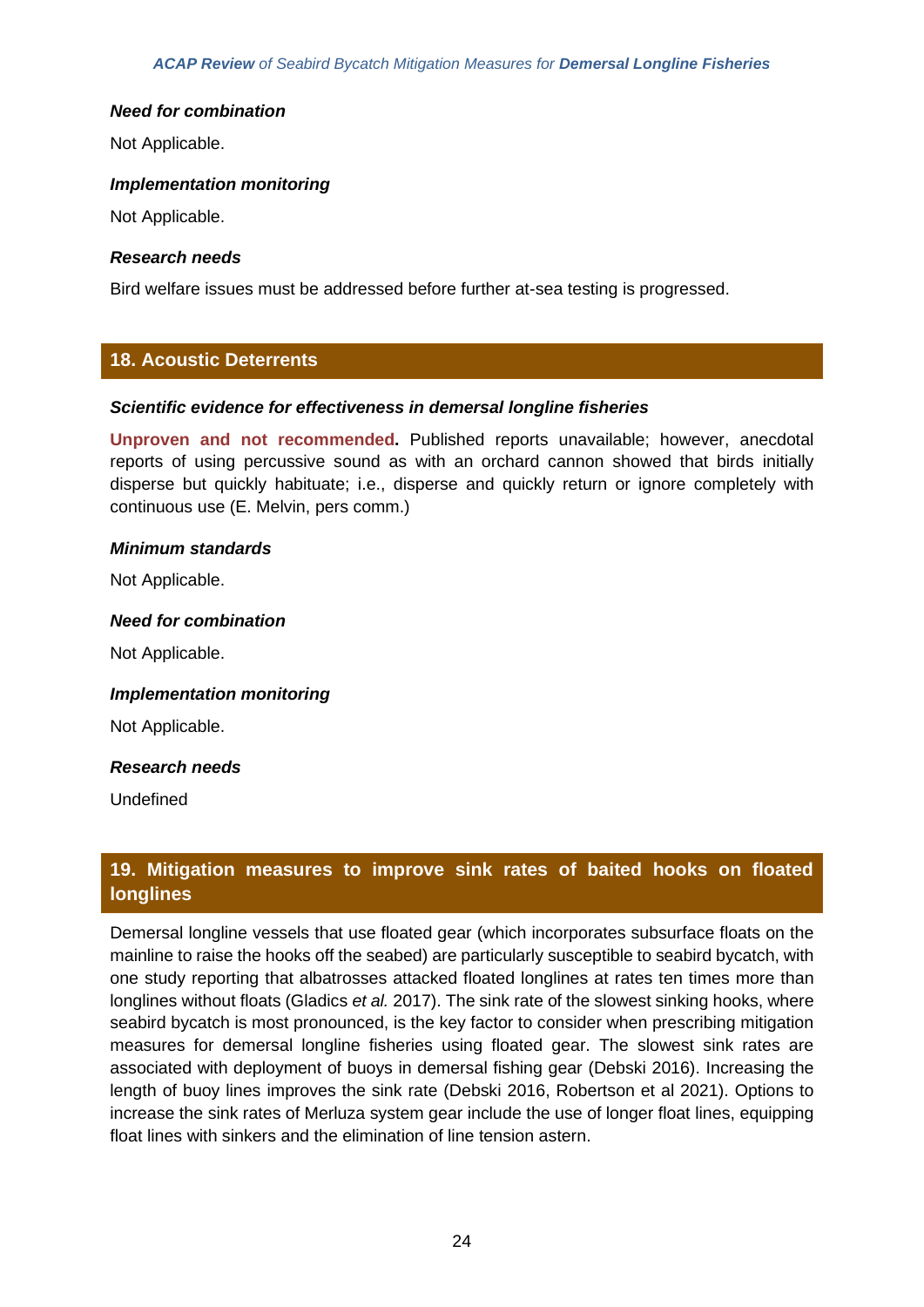## **REFERENCES**

- Agnew, D.J., Black, A.D., Croxall, J.P. and Parkes, G.B.. 2000. Experimental evaluation of the effectiveness of weighting regimes in reducing seabird by-catch in the longline toothfish fishery around South Georgia. *CCAMLR Science* **7**: 119-131.
- Ashford, J.R., Croxall, J.P., Rubilar, P.S. and Moreno, C.A. 1995. Seabird interactions with longlining operations for *Dissostichus eleginoides* around South Georgia, April to May 1994. *CCAMLR Science* **2**: 111-121.
- Ashford, J.R. and Croxall, J.P. 1998. An assessment of CCAMLR measures employed to mitigate seabird mortality in longline operations for *Dissostichus eleginoides* around South Georgia. *CCAMLR Science* **5**: 217-230.
- Baker, G.B. and Frost, R. 2013. Development of the Kellian Line Setter for Inshore Bottom Longline Fisheries to reduce availability of hooks to seabirds. Preliminary report. Agreement on the Conservation of Albatrosses and Petrels, Fifth Meeting of the Seabird Bycatch Working Group, La Rochelle, France, 1 - 3 May 2013, [SBWG5 Doc 10.](https://acap.aq/en/working-groups/seabird-bycatch-working-group/seabird-bycatch-wg-meeting-5/2038-sbwg5-doc-10-development-of-the-kellian-line-setter-for-inshore-bottom-longline-fisheries-to-reduce-availability-of-hooks-to-seabirds-preliminary-report/file)
- Barnes, K.N., Ryan, P.G. and Boix-Hinzen, C. 1997. The impact of the Hake *Merluccius* spp. longline fishery off South Africa on procellariiform seabirds. *Biological Conservation* **82**: 227-234.
- Belda, E.J. and Sánchez, A. 2001. Seabird mortality on longline fisheries in the western Mediterranean: factors affecting bycatch and proposed mitigating measures. *Biological Conservation* **98**: 357-363.
- Boggs, C.H. 2001. Deterring albatrosses from contacting baits during swordfish longline sets. Pages 79-94 in E. F. Melvin, and J. K. Parrish, editors. *Seabird Bycatch: Trends, Roadblocks and Solutions*. University of Alaska Sea Grant, AK-SG-01, Fairbanks, AK.
- Brothers, N.P., Cooper, J. and Løkkeborg, S. 1999. *The incidental catch of seabirds by longline fisheries: worldwide review and technical guidelines for mitigation*. FAO Fisheries Circular 937.
- Bull, L.S. 2007. Reducing seabird bycatch in longline, trawl and gillnet fisheries. *Fish and Fisheries* 8: 31-56.
- CCAMLR 2018. Conservation Measure 25-02 Minimisation of the Incidental Mortality of Seabirds in the Course of Longline Fishing or Longline Fishing Research in the Convention Area. Available online < https://www.ccamlr.org/en/measure-25-02-2018>
- CCAMLR 2019. Limits on the fishery for Dissostichus eleginoides in Statistical Subarea 48.3 in the 2019/20 and 2020/21 seasons. Available online < https://www.ccamlr.org/en/measure-41-02-2019>
- Cherel, Y., Weimerskirch, H., and Duhamel,G. 1996. Interactions between longline vessels and seabirds in Kerguelen waters and a method to reduce seabird mortality. *Biological Conservation* **75**: 63 - 70.
- Cocking, L.J., Double, M.C. Milburn, P.J. and Brando, V.E. 2008. Seabird bycatch mitigation and blue-dyed bait: A spectral and experimental assessment. *Biological Conservation* **141**: 1354-1364.
- Copello, S., Blanco, G.S., Pon, J.P.S., Quintana, F. and Favero, M., 2016. Exporting the problem: Issues with fishing closures in seabird conservation. *Marine Policy*, 74: 120- 127.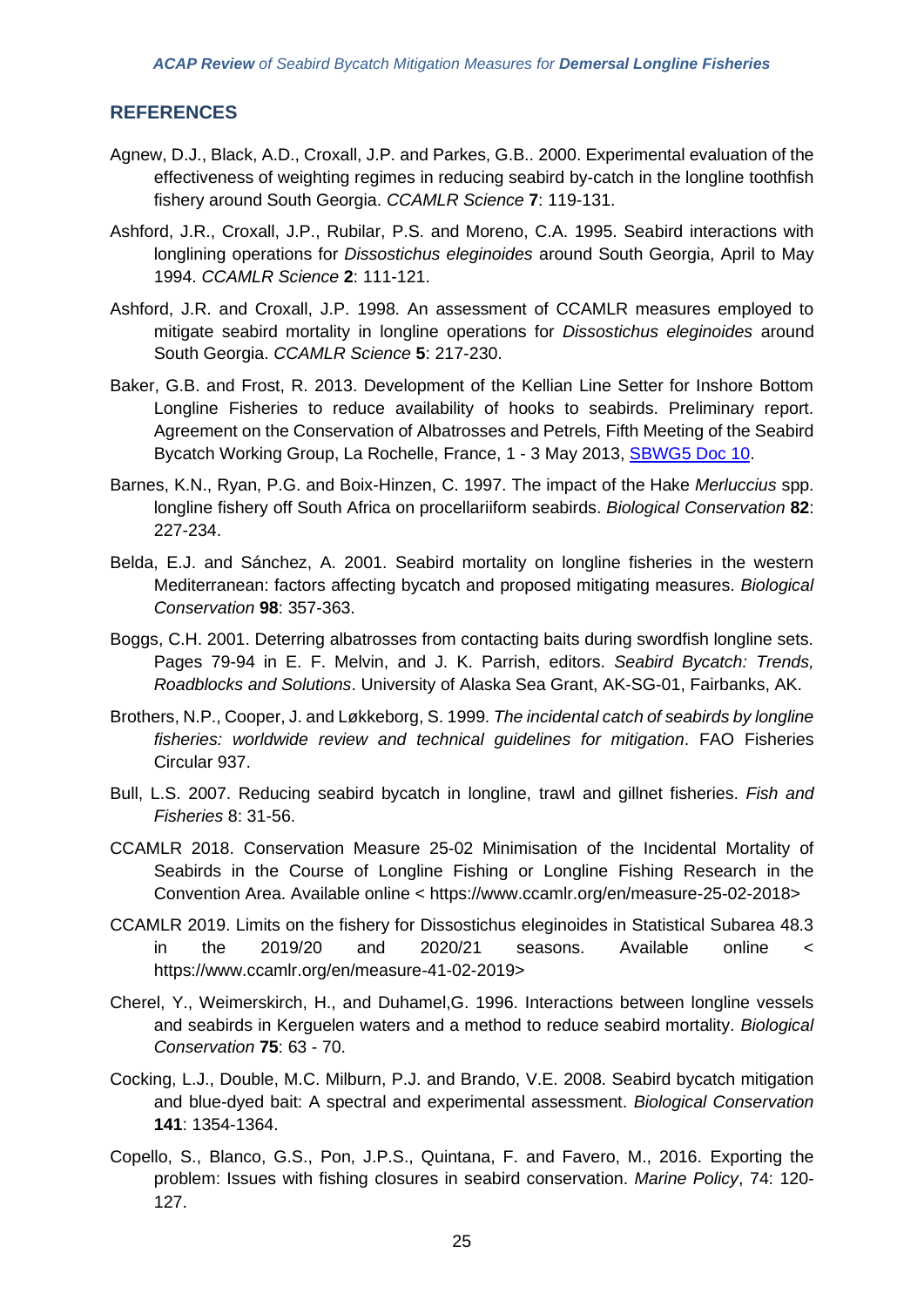- Croxall, J.P. and Nicol, S. 2004. Management of Southern Ocean fisheries: global forces and future sustainability. *Antarctic Science* **16**: 569-584.
- Debski, I. 2016. Characterisation of subsurface float configurations used by New Zealand small vessel demersal longliners. Seventh Meeting of the Seabird Bycatch Working Group, La Serena, Chile, 2 - 4 May 2016, [SBWG7 Inf 02.](https://acap.aq/en/working-groups/seabird-bycatch-working-group/seabird-bycatch-wg-meeting-7/sbwg7-information-papers/2710-sbwg7-inf-02-characterisation-of-subsurface-float-configurations-used-by-new-zealand-small-vessel-demersal-longliners/file)
- Delord, K., Gasco, N., Weimerskirch, H., Barbraud, C. and Micol, T. 2005. Seabird mortality in the Patagonian Toothfish longline fishery around Crozet and Kerguelen Islands, 2001- 2003. *CCAMLR Science* **12**: 53-80.
- Dietrich, K.S., Melvin, E.F. and Conquest, L. 2008. Integrated weight longlines with paired streamer lines - best practice to prevent seabird bycatch in demersal longline fisheries. *Biological Conservation* **141**: 1793-1805.
- Gladics, A. J., E. F.Melvin, R. M Suryan, T. P. Good, J. E. Jannot, and T.J. Guy. 2017. Fisheryspecific solutions to seabird bycatch in the U.S. West Coast sablefish fishery*. Fisheries Research* 196: 85–95Gilman, E., Brothers, N. and Kobayashi, D.R. 2007. Comparison of three seabird bycatch avoidance methods in Hawaii-based pelagic longline fisheries. *Fisheries Science* **73**: 208-210.
- Goad, D. 2011. Trialling the 'Kellian Device'. Setting bottom longlines underwater. Unpublished report by Vita Maris to New Zealand Department of Conservation. Vita Maris Ltd: Papamoa, New Zealand.
- Goad, D. and Debski, I. 2017. Bird-scaring line designs for small longline vessels. Agreement on the Conservation of Albatrosses and Petrels, Eighth Meeting of the Seabird Bycatch Working Group, Wellington, New Zealand, 4 - 6 September 2017, [SBWG8 Doc 12.](https://www.acap.aq/en/working-groups/seabird-bycatch-working-group/seabird-bycatch-wg-meeting-8/sbwg8-meeting-documents/2904-sbwg8-doc-12-bird-scaring-line-designs-for-small-longline-vessels/file)
- Gómez Laich A, Favero, M., Mariano-Jelicich, R., Blanco, G., Cañete, G., Arias, A., Silva Rodriguez, M.P., and Brachetta. H. 2006. Environmental and operational variability affecting the mortality of Black-Browed Albatrosses associated to long-liners in Argentina. *Emu* **106**: 21-28.
- Klaer, N. and Polacheck. T. 1998. The influence of environmental factors and mitigation measures on bycatch rates of seabirds by Japanese longline vessels in the Australian region. *Emu* **98**: 305-306.
- Kock, K.-H. 2001. The direct influence of fishing and fishery-related activities on non-target species in the Southern Ocean with particular emphasis on longline fishing and its impact on albatrosses and petrels - a review. *Reviews in Fish Biology and Fisheries* **11**: 31-56.
- Løkkeborg, S. 1998. Seabird by-catch and bait loss in long-lining using different setting methods. *ICES Journal of Marine Science* **55**: 145-149.
- Løkkeborg, S. 2001. Reducing seabird bycatch in longline fisheries by means of bird-scaring and underwater setting. Pages 33-41 *in* E. F. Melvin, and J. K. Parrish, editors. Seabird Bycatch: Trends, Roadblocks and Solutions. University of Alaska Sea Grant, Fairbanks, AK.
- Løkkeborg, S. 2003. Review and evaluation of three mitigation measures bird-scaring line, underwater setting and line shooter - to reduce seabird bycatch in the north Atlantic longline fishery. *Fisheries Research* **60**: 11-16.
- Løkkeborg, S., and G. Robertson. 2002. Seabird and longline interactions: effects of a birdscaring streamer line and line shooter on the incidental capture of northern fulmars *Fulmarus glacialis*. *Biological Conservation* **106**: 359-364.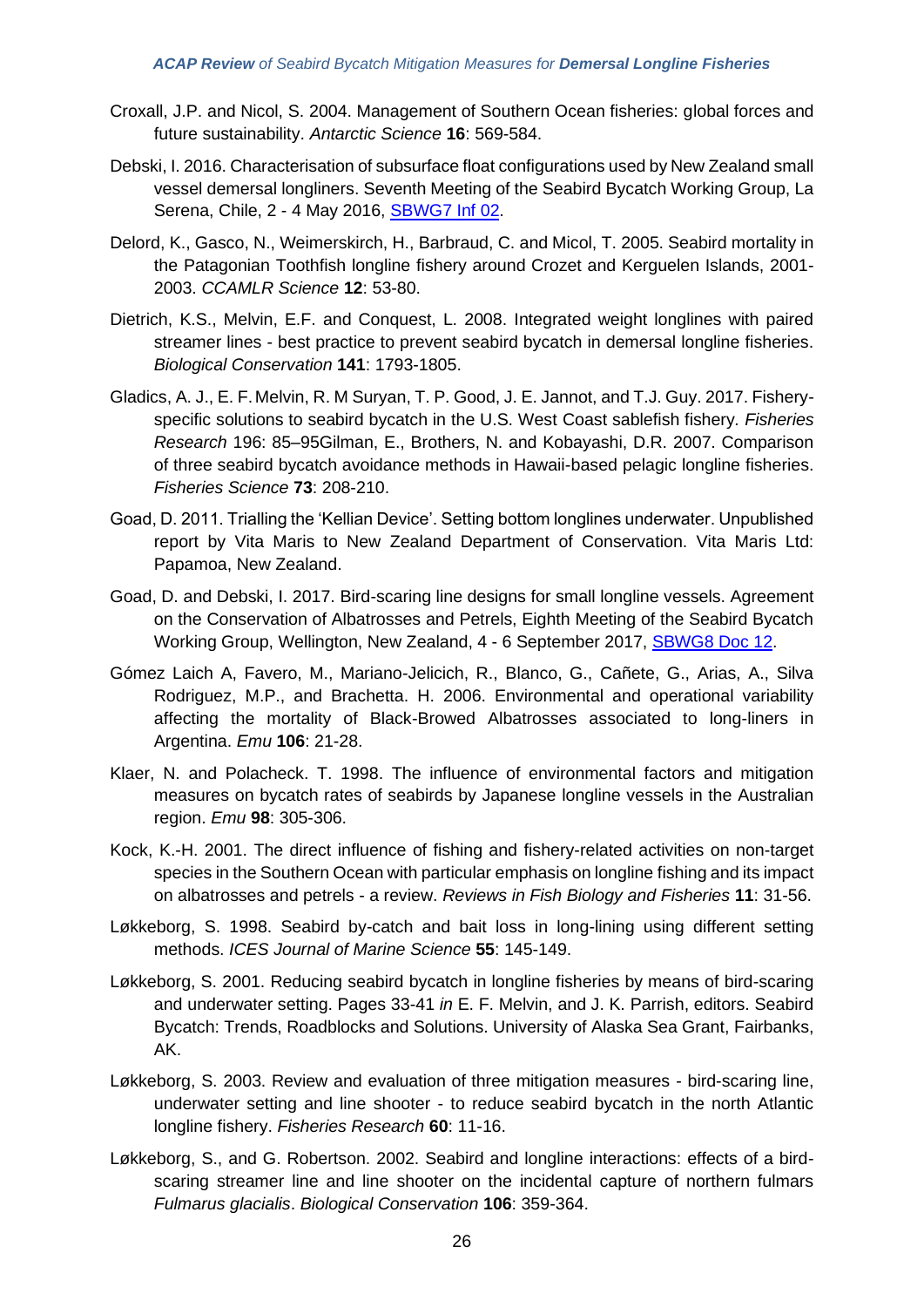- Melvin, E.F. 2003. Streamer lines to reduce seabird bycatch in longline fisheries. Washington Sea Grant Program WSG-AS 00-33.
- Melvin, E.F., Parrish, J.K., Dietrich, K.S. and Hamel, O.S. 2001. Solutions to seabird bycatch in Alaska's demersal longline fisheries. Washington Sea Grant Program. Project A/FP-7. WSG-AS 01-01. University of Washington, Seattle WA.
- Melvin, E.F., Sullivan, B., Robertson, G. and Wienecke, B. 2004. A review of the effectiveness of streamer lines as a seabird by-catch mitigation technique in longline fisheries and CCAMLR streamer line requirements. *CCAMLR Science* **11**:189-201.
- Melvin, E.F., Asher, W.E., Fernandez-Juricic, E. and Lim, A. 2016. Results of initial trials to determine if laser light can prevent seabird bycatch in North Pacific Fisheries. Agreement on the Conservation of Albatrosses and Petrels, Seventh Meeting of the Seabird Bycatch Working Group, La Serena, Chile, 2 - 4 May 2016, [SBWG7 Inf 12.](https://www.acap.aq/en/working-groups/seabird-bycatch-working-group/seabird-bycatch-wg-meeting-7/sbwg7-information-papers/2725-sbwg7-inf-12-results-of-initial-trials-to-determine-if-laser-light-can-prevent-seabird-bycatch-in-north-pacific-fisheries-summarry-only/file)
- Melvin, E.F., K. S. Dietrich, R. M. Suryan and S. Fitzgerald. 2019. Lessons from seabird conservation in Alaska longline fisheries. Conservation Biology Vol 33, No. 4, 842–852.
- Moreno, C.A., Rubilar, P.S., Marschoff, E. and Benzaquen, L. 1996. Factors affecting the incidental mortality of seabirds in the *Dissostichus eleginoides* fishery in the south-west Atlantic (Subarea 48.3, 1995 season). *CCAMLR Science* **3**:79-91.
- Moreno, C.A., Arata, J.A., Rubilar, P., Hucke-Gaete, R. and Robertson, G. 2006. Artisanal longline fisheries in Southern Chile: Lessons to be learned to avoid incidental seabird mortality. *Biological Conservation* **127**:27-37.
- Moreno, C.A., Castro, R., Mujica, L.J. and Reyes, P. 2008. Significant conservation benefits obtained from the use of a new fishing gear in the Chilean Patagonian Toothfish Fishery. *CCAMLR Science* **15**: 79-91.
- Nel, D.C., Ryan, P.G. and Watkins, B.P. 2002. Seabird mortality in the Patagonian toothfish longline fishery around the Prince Edward Islands, 1996-2000. *Antarctic Science* **14**:151- 161.
- Norden, W.S., and Pierre, J.P. 2007. Exploiting sensory ecology to reduce seabird by-catch. *Emu* **107**:38-43.
- Otley, H.M., Reid, T.A. and Pompert, J. 2007. Trends in seabird and Patagonian toothfish *Dissostichus eleginoides* longliner interactions in Falkland Island waters, 2002/03 and 2003/04. *Marine Ornithology* **35**:47-55.
- Paterson, J.R.B., Yates, O., Holtzhausen, H., Reid, T., Shimooshili, K., Yates, S., Sullivan, B.J. and Wanless, R.M. 2017. Seabird mortality in the Namibian demersal longline fishery and recommendations for best practice mitigation measures. *Oryx*, 1-10. doi:10.1017/S0030605317000230
- Petersen, S.L., Honig, M.B., Ryan, P.G., Underhill, L.G. and Goren, M., 2009. Seabird bycatch in the demersal longline fishery off southern Africa. *African Journal of Marine Science*, 31(2): 205-214.
- Phillips, R.A, Ridley, C., Reid, K., Pugh, P.G.A., Tuck, G.N. and Harrison, N. 2010. Ingestion of fishing gear and entanglements of seabirds: monitoring and implications for management. *Biological Conservation* **143**: 501-512.
- Pierre, J.P. and Norden, W.S. 2006. Reducing seabird bycatch in longline fisheries using a natural olfactory deterrent. *Biological Conservation* **130**: 406-415.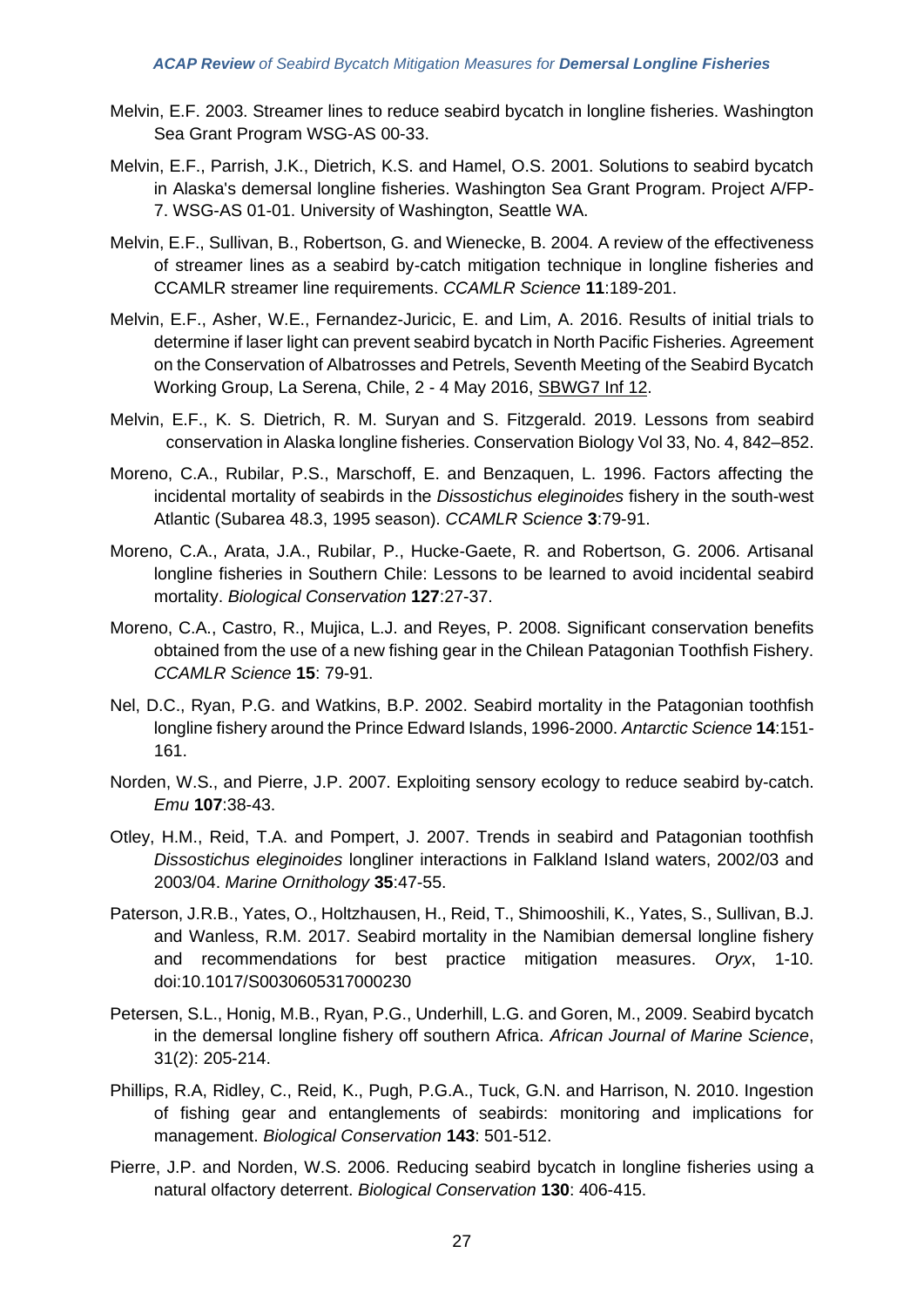- Reid, E., B. Sullivan and J. Clark. 2010. Mitigation of seabird captures during hauling in CCAMLR longline fisheries. *CCAMLR Science* **17**: 155-162.
- Reid, T.A., Sullivan, B.J., Pompert, J., Enticott, J.W. and Black, A.D. 2004. Seabird mortality associated with Patagonian Toothfish (*Dissostichus eleginoides*) longliners in Falkland Islands waters. *Emu* **104**: 317-325.
- Robertson, G. 2000. Effect of line sink rate on albatross mortality in the Patagonian toothfish longline mortality. *CCAMLR Science* **7**: 133-150.
- Robertson, G., Candy, S.G. and Suazo, C.G. 2021. The industrial demersal floated longline system for Austral Hake and Congrio in Chile: initial sink rates and effect of added floats. SBWG10 Doc 15. Agreement on the Conservation of Albatrosses and Petrels, Tenth Meeting of Seabird Bycatch Working Group, Virtual meeting 17-19 August 2021.
- Robertson, G., Moe, E., Haugen, R. and Wienecke, W. 2003. How fast do demersal longlines sink? *Fisheries Research* **62**:385-388.
- Robertson, G., McNeill, M., Smith, N., Wienecke, B., Candy, S. and Olivier, F. 2006. Fast sinking (integrated weight) longlines reduce mortality of white-chinned petrels (*Procellaria aequinoctialis*) and sooty shearwaters (*Puffinus griseus*) in demersal longline fisheries. *Biological Conservation* **132**: 458-471.
- Robertson, G., Moreno, C.A., Crujeiras, J., Wienecke, B., Gandini, P.A., McPherson, G. and Seco Pon, J.P. 2008a. An experimental assessment of factors affecting the sink rates of Spanish-rig longlines to minimize impacts on seabirds. *Aquatic conservation: marine and freshwater ecosystems* **17**:S102-S121.
- Robertson, G., Moreno, C.A., Gutiérrez, E., Candy, S.G., Melvin, E.F. and Seco Pon, J.P. 2008b. Line weights of constant mass (and sink rates) for Spanish-rig Patagonian toothfish longline vessels. *CCAMLR Science* **15**: 93-106.
- Robertson, G., Williamson, J., McNeill, M., Candy, S.G. and Smith, N. 2008c. Autoliners and seabird by-catch: do line setters increase the sink rate of integrated weight longlines? *CCAMLR Science* **15**: 107-114.
- Ryan, P.G., Boix-Hinzen, C., JEnticott, J.W., Nel, D.C., Wanless, R. and Purves, M. 1997. Seabird mortality in the longline fishery for Patagonian Toothfish at the Prince Edward Islands: 1996 - 1997. CCAMLR-WG-FSA 97/51. CCAMLR, Hobart.
- Ryan, P.G., and Purves, M. 1998. Seabird bycatch in the Patagonian toothfish fishery at Prince Edward Islands: 1997-1998. CCAMLR-WG-FSA 98/36. CCAMLR, Hobart.
- Ryan, P.G., and Watkins, B.P. 1999. Seabird by-catch in the Patagonian toothfish longline fishery at the Prince Edward Islands: 1998-1999. CCAMLR-WG-FSA 99/22. CCAMLR, Hobart.
- Ryan, P. and Watkins, B. 2000. Seabird by-catch in the Patagonian toothfish longline fishery at the Prince Edward Islands: 1999 - 2000. CCAMLR-WG-FSA 00/30. CCAMLR, Hobart.
- Ryan, P.G. and Watkins, B.P. 2002. Reducing incidental mortality of seabirds with an underwater longline setting funnel. *Biological Conservation* **104**:127-131.
- Sánchez, A. and Belda, E.J. 2003. Bait loss caused by seabirds on longline fisheries in the northwestern Mediterranean: is night setting an effective mitigation measure? *Fisheries Research* **60**:99-106.